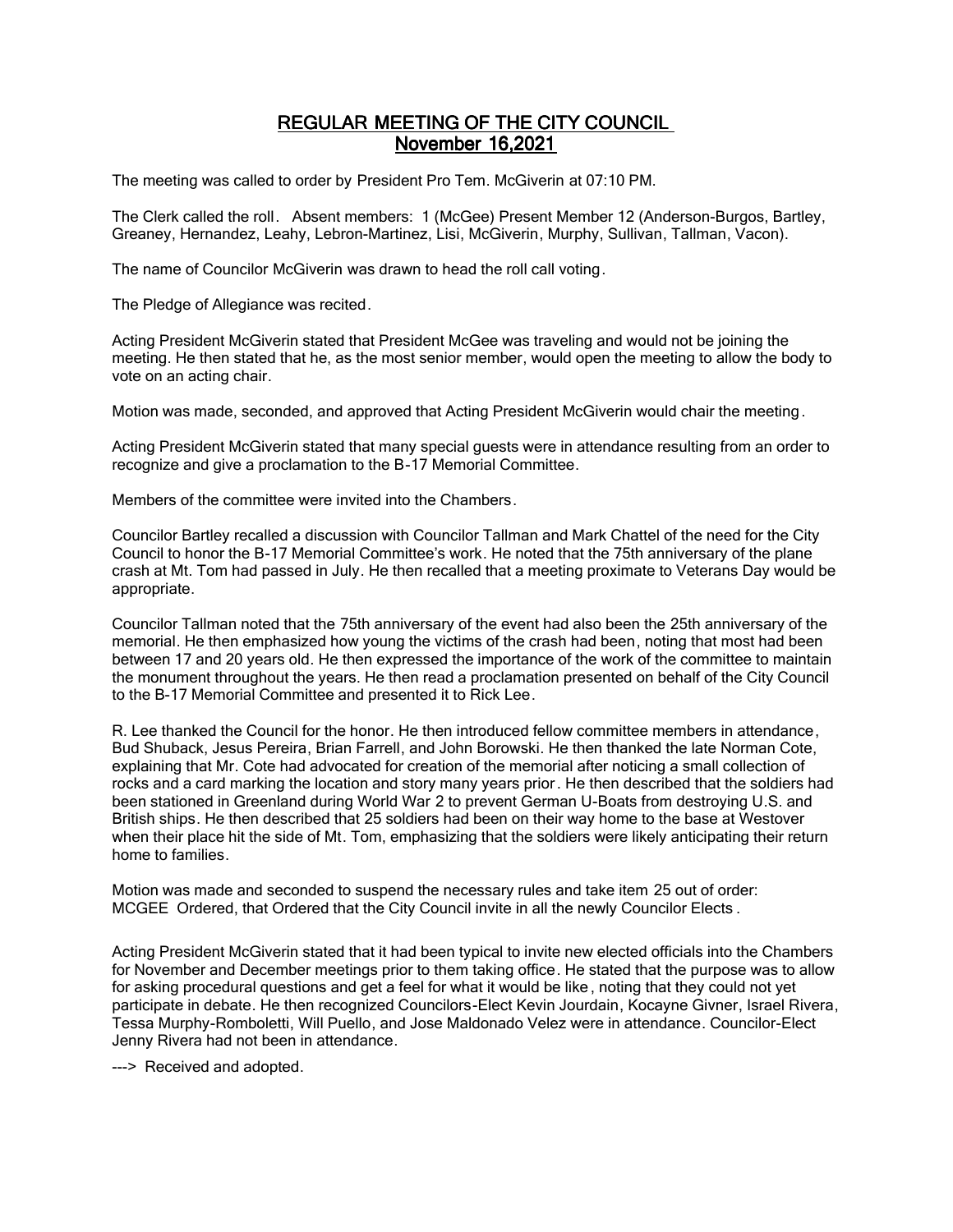(15:40)

# LAID ON THE TABLE

The Committee on Development and Governmental Relations to whom was referred an order License Agreement between City of Holyoke and Edward A. Owen Recommended that the order has been adopted.

UNDER DISCUSSION:

Councilor Bartley made a motion to refer the order back to committee. Councilor Leahy seconded the motion. He then stated that the committee would take the order up at their December 1st meeting. He stated that he spoke with the petitioner and the Law Department to confirm and would plan for an in depth discussion in committee.

---> Received and referred to the Development and Governmental Relations Committee.

The Committee on Ordinance to whom was referred an order Petition from residents on Michigan Ave . for speed bumps Recommended that the order be adopted.

UNDER DISCUSSION:

Councilor Lisi stated that after reports of traffic issues from residents and observations done by the City Engineer, an intervention was merited. She noted that residents had done the work to collect petition signatures. She then clarified that there would be two speed humps.

Councilor Bartley noted that the data showed that two temporary speed humps showed tremendous reduction in speed and volume on the street. He commended the residents of the neighborhood for their advocacy. He also commended former Acting Mayor Murphy for his visits to the area . He also noted that a bond on the evening's agenda would pay for the speed humps.

---> Report of Committee received and the Ordinance passed its first reading.

The Ordinance passed its second reading.

The Ordinance was passed to be enrolled.

 The Committee has considered the same and find that it is truly and properly enrolled . Report of Enrollment received.

 The Ordinance was passed to be Ordained and Adopted on a call of the roll of the yeas and nays --Yeas 12--Nays 0--Absent 1 (McGee).

The Committee on Ordinance to whom was referred an order that section 4.6.3.2 be amended to allow for increased fence heights by special permit. Recommended that the order be adopted. UNDER DISCUSSION:

Councilor Lisi stated that many businesses in the city had sought to build fences that were higher than allowed in the city. She noted that current ordinances allowed fences of up to 6 feet by right or up to 8 feet by special permit. She then stated that the committee decided to eliminate the cap in order to allow each project to be considered as the situations would call for .

---> Report of Committee received and the Ordinance passed its first reading.

The Ordinance passed its second reading.

The Ordinance was passed to be enrolled.

The Committee has considered the same and find that it is truly and properly enrolled .

Report of Enrollment received.

 The Ordinance was passed to be Ordained and Adopted on a call of the roll of the yeas and nays --Yeas 12--Nays 0--Absent 1 (McGee).

The Committee on Ordinance to whom was referred an order that That city council thru the appropriate committee consider a drop & pick up for 2 parking spots for the van that will pick & drop off the participants that attend the Vcare Adult at the addresses 200-210 High Street This program serve a population of 60 and older and is necessary to assure their safety. Enclosed letter of company request. Recommended that the order be adopted.

UNDER DISCUSSION: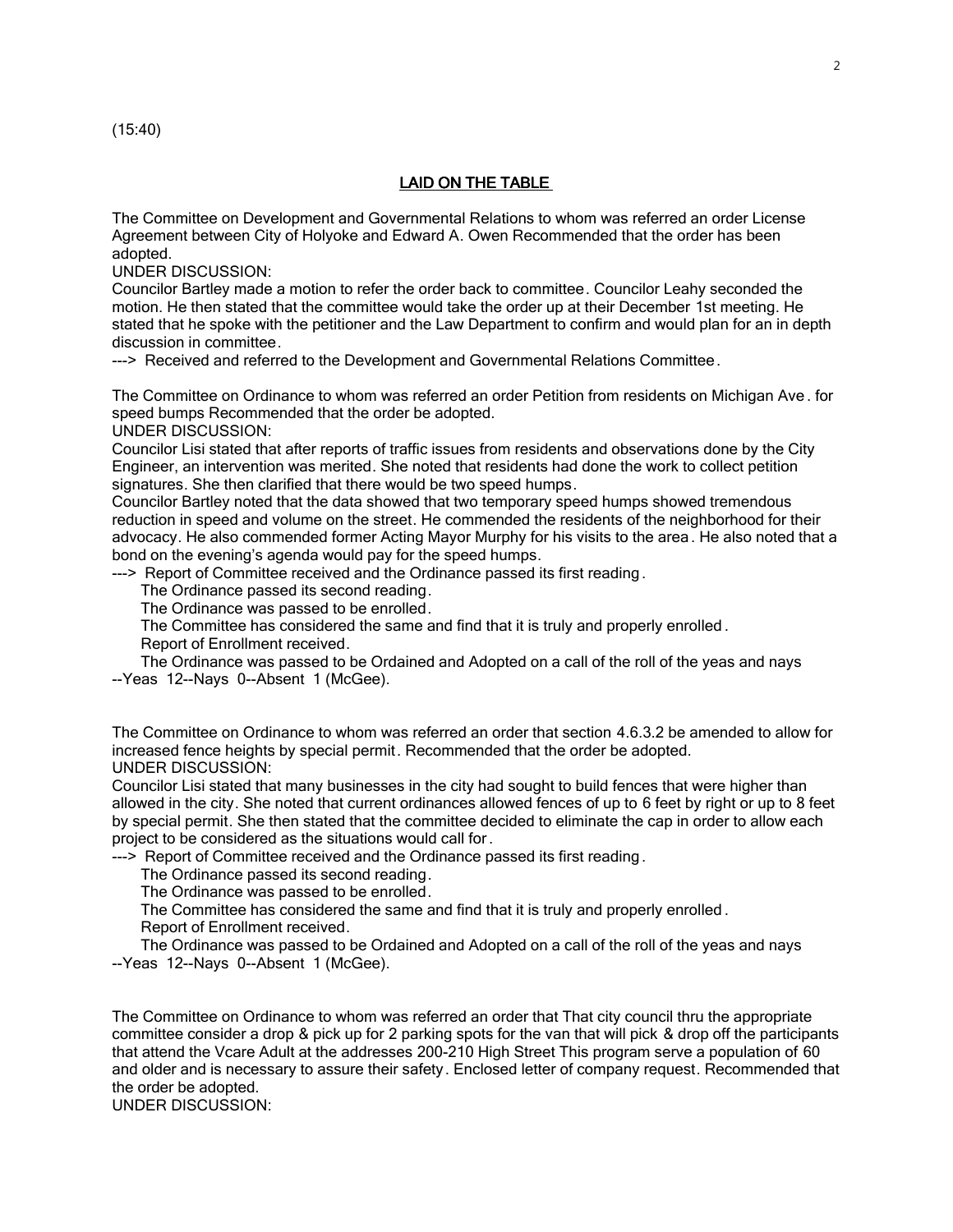Councilor Lisi stated that the order had been filed at the request of the VCare adult daycare program . She stated that many participants had limited mobility issues , adding that picking them up and dropping them off at the front would be safer. She then stated that the committee recommended creating one space with no parking between 8:30-9:30 AM and to 2:30-3:30 PM.

---> Report of Committee received and the Ordinance passed its first reading.

The Ordinance passed its second reading.

The Ordinance was passed to be enrolled.

The Committee has considered the same and find that it is truly and properly enrolled .

Report of Enrollment received.

 The Ordinance was passed to be Ordained and Adopted on a call of the roll of the yeas and nays --Yeas 10--Nays 2 (Bartley, McGiverin)--Absent 1 (McGee).

The Committee on Ordinance to whom was referred an order Updating to the Holyoke ordinances of Uses - Defining restaurant adding to SEC 2 Under Appendix A

Restaurant - a business establishment where meals or refreshments may be purchased

Restaurant Sit down: A building, or portion thereof, containing tables and/or booths for at least two-thirds of its legal capacity, which is designed, intended and used for the indoor sales and consumption of food prepared on the premises, except that food may be consumed outdoors in landscaped terraces, designed for dining purposes, which are adjuncts to the main indoor restaurant facility . The term "restaurant sit down" shall not include "fast food establishments" but may also include "drive in - or take out" and food delivery services.

Restaurant, drive-in or take-out: Premises and building for the sale, dispensing, or serving of food, refreshments, or beverages. for Consumption in vehicles temporarily parked on the premises , or at tables, benches, counters and the like the majority of which are out-of-doors; or for consumption off the premises, may also offer drive-in or take-out and food delivery services. Recommended that the order be adopted. UNDER DISCUSSION:

Councilor Lisi stated that the order would amend the restaurant ordinance, noting that the previous ordinance defined restaurants by sit down or take out and had no basic definition . She stated that the change would allow for more variety in types of restaurant service .

Councilor Murphy stated that the order had been an attempt to assure that businesses trying to open could do so without several hurtles. He noted that a business had sought to open an ice cream shop but could not get a license because they were not classified as a restaurant .

---> Report of Committee received and the Ordinance passed its first reading.

The Ordinance passed its second reading.

The Ordinance was passed to be enrolled.

 The Committee has considered the same and find that it is truly and properly enrolled . Report of Enrollment received.

 The Ordinance was passed to be Ordained and Adopted on a call of the roll of the yeas and nays --Yeas 12--Nays 0--Absent 1 (McGee).

The Committee on Ordinance to whom was referred an order Zone Change Application for Ivan Troshchiy to change from RA to RO at 405 Ingleside Street to rezone in a manner consistent with development patterns in the area. Recommended that the order be adopted.

UNDER DISCUSSION: Councilor Lisi stated that the request was to rezone from RA to RO for residential office space . She stated

that RO would be contiguous to other zones in the area and would not create a spot zone. She stated while the plan for a location wouldn't be pertinent to granting a zone change, it was beneficial to know how the p. She noted that the intent of the applicant was to open a call center for medical appointments as well as coordinating transportation to and from appointments. She also clarified that only employee vehicles would be parked at the location.

---> Report of Committee received and the Ordinance passed its first reading .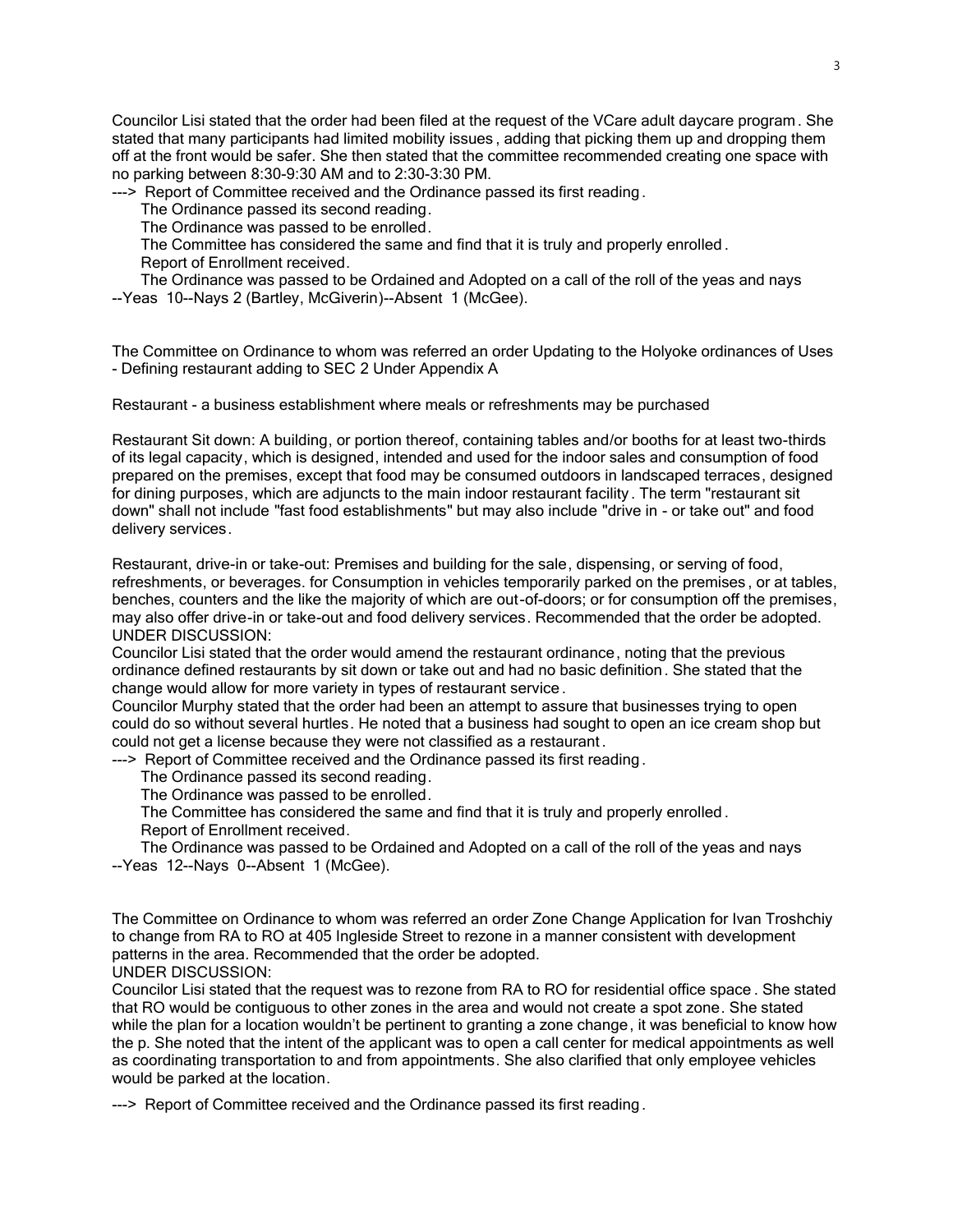The Ordinance passed its second reading.

The Ordinance was passed to be enrolled.

 The Committee has considered the same and find that it is truly and properly enrolled . Report of Enrollment received.

 The Ordinance was passed to be Ordained and Adopted on a call of the roll of the yeas and nays --Yeas 12--Nays 0--Absent 1 (McGee).

Motion was made and seconded to suspend the necessary rules and take item 21A out of order The Committee on Development and Governmental Relations to whom was referred an order Special Permit Application of Peter Rosskothen/Delaney House/Log Cabin at 3 Country Club Rd (226-00-005) to replace the existing double sided billboard facing I -91 with a new double sided 'non-accessory electronic sign" of approximately 672 sq ft, to be mounted on a poll of approximately 40' of height with a "V" shaped structure Recommended that the order has been adopted with the following conditions:

1. That the height of the sign from the ground to the top of the sign by no greater than 40 feet,

2. That the area of the sign be no greater than 672 square feet.

3. That the sign is allowed to be digital.

UNDER DISCUSSION:

Councilor Bartley suggested there should be two amendments to the special permit , followed by a referral to the Law Department, and that the matter be laid on the table. He then made a motion to amend to clarify

Councilor Tallman seconded the motion.

Councilor Bartley stated his intent was to assure that the City Council had oversight on the use of the billboard if the business was to be sold in the future.

The amendment was passed.

Councilor Bartley made a motion to amend to state

2. that the petitioner shall comply with all state rules and regulations .

Councilor Tallman seconded the motion.

Councilor Bartley observed that the recipients receiving the notice for the public hearing had included the Commonwealth of Massachusetts Department of Conservation and Recreation and the Mount Tom Board of Reservation Committee. He then noted that none of the noticed groups attended the public hearing. He then stated that it had been brought to his attention that the billboard may barely be within a buffer zone. He emphasized that there was an opportunity to attend the meeting to bring this issue forward. He stated that the amendment was to assure the city was covered going forward.

The amendment was passed.

Motion was made and seconded to refer to the Law Department. Motion was passed.

---> Report of Committee laid on the table.

# PUBLIC COMMENT

# (34:10)

Acting President McGiverin noted that public comment was adopted to allow members of the public to share thoughts about what may be on the agenda. He stated that each person would have a minute and a half to speak.

Kevin Jourdain, 18 Raymond Avenue, stated that he had been disappointed to see an attempt to weaken the ethics ordinance, adding that the change would be an act of public corruption and suggesting that the matter should be given a leave to withdraw. He noted that section 23 of the Charter stated that "no councilor shall have the expenditure of any money appropriated by the City Council ," adding that a 2017 ordinance stipulated that no councilor may be simultaneously employed by the city . He emphasized that city council members should put the city's interest above their own and be independent of outside influence. He suggested that a councilor could not be independent in overseeing departments while earning a salary from them. He stated that candidates should have known of the ethics rules. He also suggested that jobs could be offered as a form of bribery.

Pres Macy, 72 Shawmut Avenue, noted that he had to resign as chairman of a political action committee when he decided to run for office. He stated that the individuals would have a choice between stepping down from a job from the city and choosing not to serve on the City Council. He stated that changing the ordinance to allow city employees to serve on the City Council would not result in good outcomes . Jose Gonzalez, 245 Walnut Street, stated that the rules were archaic. He then stated that it would be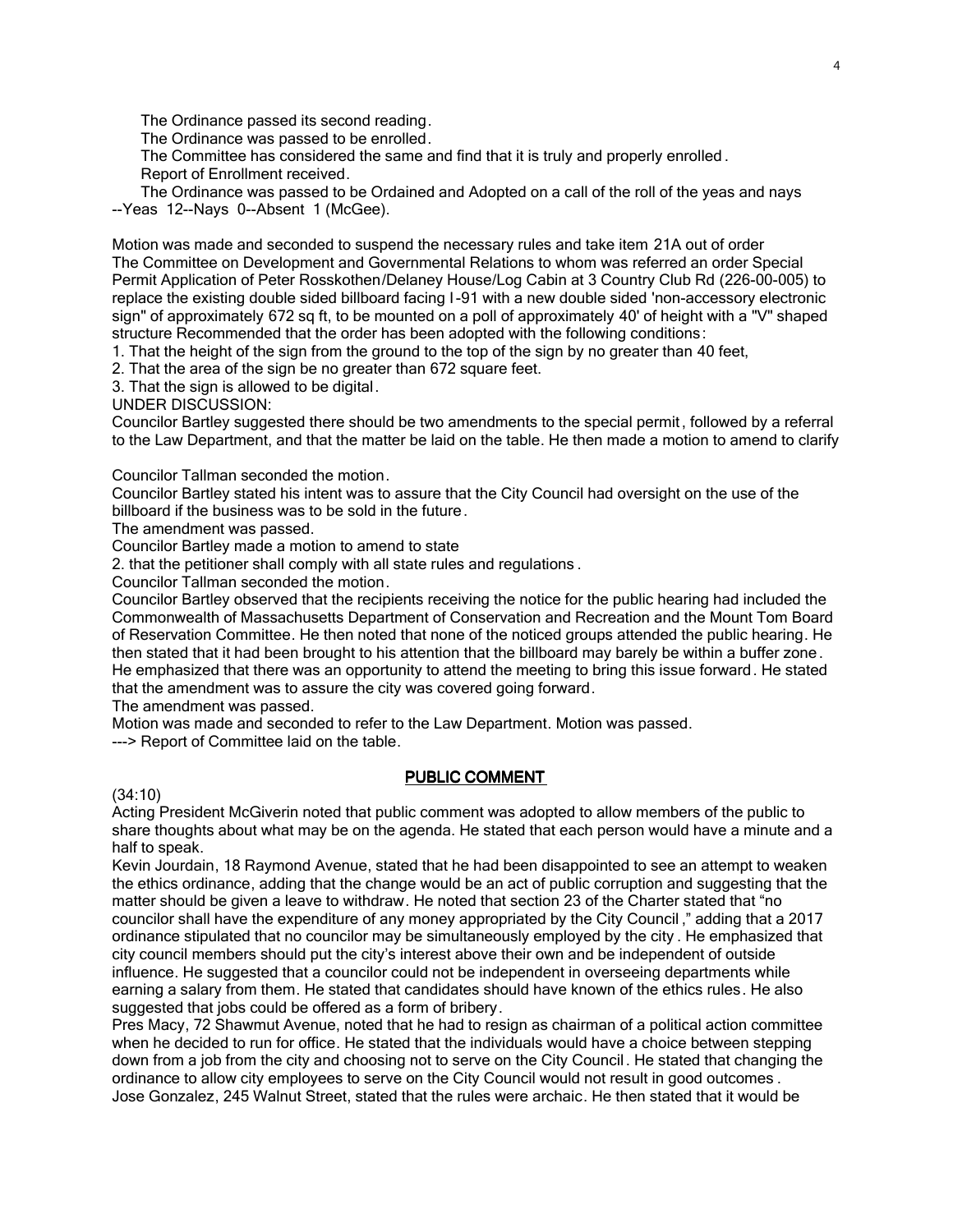ridiculous tro ask someone to give up their income to serve on the City Council . He suggested that if conflicts of interest arise, they could be handled form there. He then expressed support for changing Columbus Day to Indigenous Peoples Day. He noted that those referred to as Puerto Ricans refer to themselves as Boriqua or Taino, emphasizing their indigenous ancestry. He then stated that Columbus sold their ancestors into slavery and committed murder. He then stated that a city with indigenous ancestry of over half the population should have the day to be celebrated.

Steve Rosenbush, 1155 Northampton Street, noted that Holyoke's population had declined by around 2,000 people in the 2020 census, adding that there had been a projection of a small increase. He suggested that a housing shortage had been caused by college students returning home due the pandemic but maintaining their apartments. He also suggested that enumerators may have been afraid to go into apartment buildings, leading to an undercount.

Elizabeth Ramirez, 205 Bemis Road, expressed support for recognizing Indigenous Peoples Day. She noted that the matter was before the City Council for a third time and questioned if there were attempts to block the change on technicalities. She then expressed concern about the agenda item to require councilors to attend meetings in person, noting that the pandemic had not ended and members may have concerns about compromising their health.

Guy O'Donnell, 367 Apremont Highway, stated that much of the country had been moving toward recognition of Indigenous Peoples Day. He noted there had been discussion of the history of Columbus, including genocide committed on Native Americans. He suggested it should not be controversial to choose to recognize victims of that genocide. He then expressed support for allowing public employees to serve in city government when the people have chosen them. He suggested that people who serve children should be encouraged to run for office, not prevented from doing so.

Linda Pratt, 39 Saint Kolbe Drive, stated in an email,

"Although I am not able to speak at tonight's meeting, I fully support item 17H on the agenda, changing the name of Columbus Day to Indigenous Peoples Day. It is my hope that the full City Council endorses this change as a small step toward recognizing the importance and value of people who lived here prior to the arrival of Europeans and who continue to contribute much to our communities today."

Susan Van Pelt, 246 Walnut Street, stated in an email,

"On the agenda for this evening are two items on which I ask specific action :

Please refer 21A (a sign for The Delaney House) to the Law Department for a full opinion before taking further action. The sign would appear to violate local ordinance, and creating a special permit out of air would seem to violate state laws re: zoning and procedures. Proceeding without a full legal opinion might put enforcers like the Building Department in a Catch-22 and leave the City open to lawsuit(s). Surely the City, and the city's residents and businesses, would be better served by full legal review first and by fair and equal processes through clear regulations (and procedures for exemptions or special permits) that apply to all rather than ad libbing on the rules any time someone thinks they can come up with nine votes. Also, please support 17H, Indigenous People's Day in Holyoke.

Thank you for considering my views."

#### **COMMUNICATIONS**

Settlement Agreement By and Between The City of Holyoke and the UFCW, Local 1459 Council on Aging employees.

---> Received and referred to the Finance Committee.

From Office of Planning and Development, letter re: Cannalive Genetics LLC, at 532 Main Street, Suite 301.

---> Received and referred to the Ordinance Committee.

Communication from OPED in regards to Census data for Holyoke

Councilor Bartley stated that the committee would recommend finalizing ward and precinct lines . He noted that the Council had until December 15th to approve a final decision.

Acting President McGiverin noted that realigning maps following the census was a part of the Council's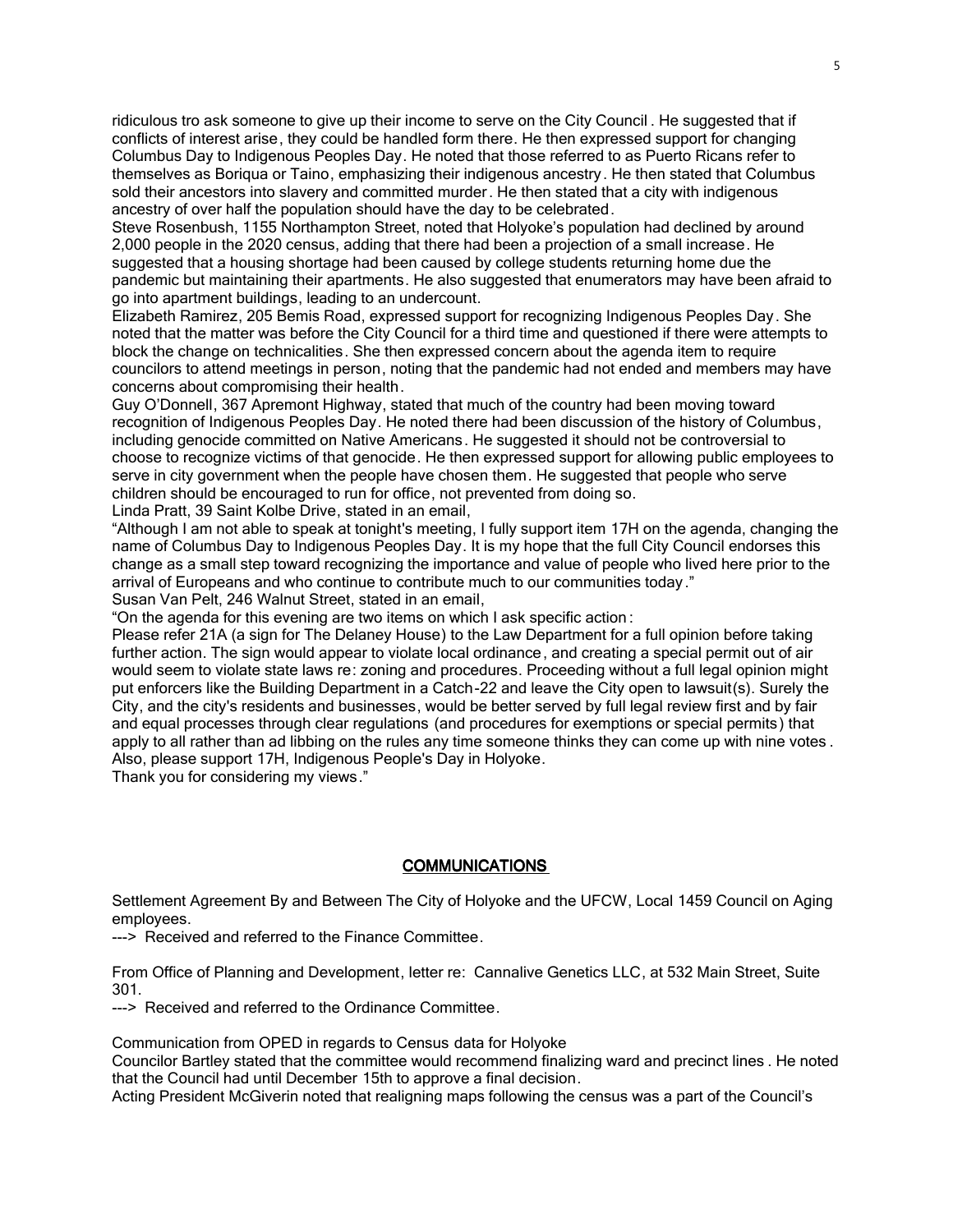---> Received and referred to the Development and Governmental Relations Committee.

Letter of Resignation from Chief Assessor Anthony Dulude effective December 1, 2021

Acting President McGiverin commended Anthony Dulude for his years of service in the Assessor's office . Councilor Murphy thanked Anthony Dulude for his service, adding that Mr. Dulude had assisted him many times during his tenure as Acting Mayor. He also stated that the department would be in good hands with Deb Brunelle.

Councilor Leahy observed that Mr. Dulude had worked tirelessly for the city and had always been ready to answer any questions.

Councilor Bartley stated that he had always looked up to Mr. Dulude and had earned respect. He then noted that the City Council appoints the Assessor and expressed hope to have a referral soon to interview applicants.

Councilor Tallman offered thanks for his years of work, noting that Mr. Dulude had always been available to answer questions.

Councilor Greaney tanked Mr. Dulude for his work, adding that everyone in the city appreciated him. ---> Received.

Letter from a Citizen of Holyoke, requesting a crosswalk be placed at the Whiting Street Reservoir . Acting President McGiverin read the letter into the record, noting it was the best letter he had seen on the agenda:

"Hello.

My name is William O. I am 8 years old and I live in Holyoke. I am writing to ask you to consider putting a crosswalk at the Whiting Street Reservoir because I love that park but is scary to cross the road . William O.

Thank you!!!"

Councilor Murphy suggested meeting with the Water Department, the DPW, and Engineer to address the matter.

Acting President McGiverin stated it may need to be referred to Ordinance Committee at a future date . ---> Received and referred to the Development and Governmental Relations Committee.

From Board of Fire Commission minutes of September 23, 2021. ---> Received.

From Board of Public Works, Sewer Commission and Stormwater Commission minutes of October 18, 2021.

Councilor Murphy thanked the Commission for assuring that minutes were provided .

Councilor Bartley commended Commissioner Devine and rest of the Board, noting that it helps the Council understand what is happening in the third largest department in the city .

---> Received.

From Johnson, Sclafani & Moriarty letter re: Notice of Intent to sell, Lot 2 on Mountain Road, Holyoke, MA Pursuant to Massachusetts General Laws Chapter 61A, Section 14 Portion of 50 Mountain Rd; Assessors ParcelID 206-00-065.

---> Received and referred to the Development and Governmental Relations Committee.

From Mensing Group LLC letter re: Holyoke Zoning Ordinance, Section 7.10, Marijuana Establishments; request to Council to correct or rescind the Council Vote of May 20, 2021 due to errors in the ordinance. ---> Received and referred to the Ordinance Committee.

# **PETITIONS**

(1:07:25)

Petition of Cannalive Genetics, LLC for a Marijuana Manufacturing Establishment at 532 Main St.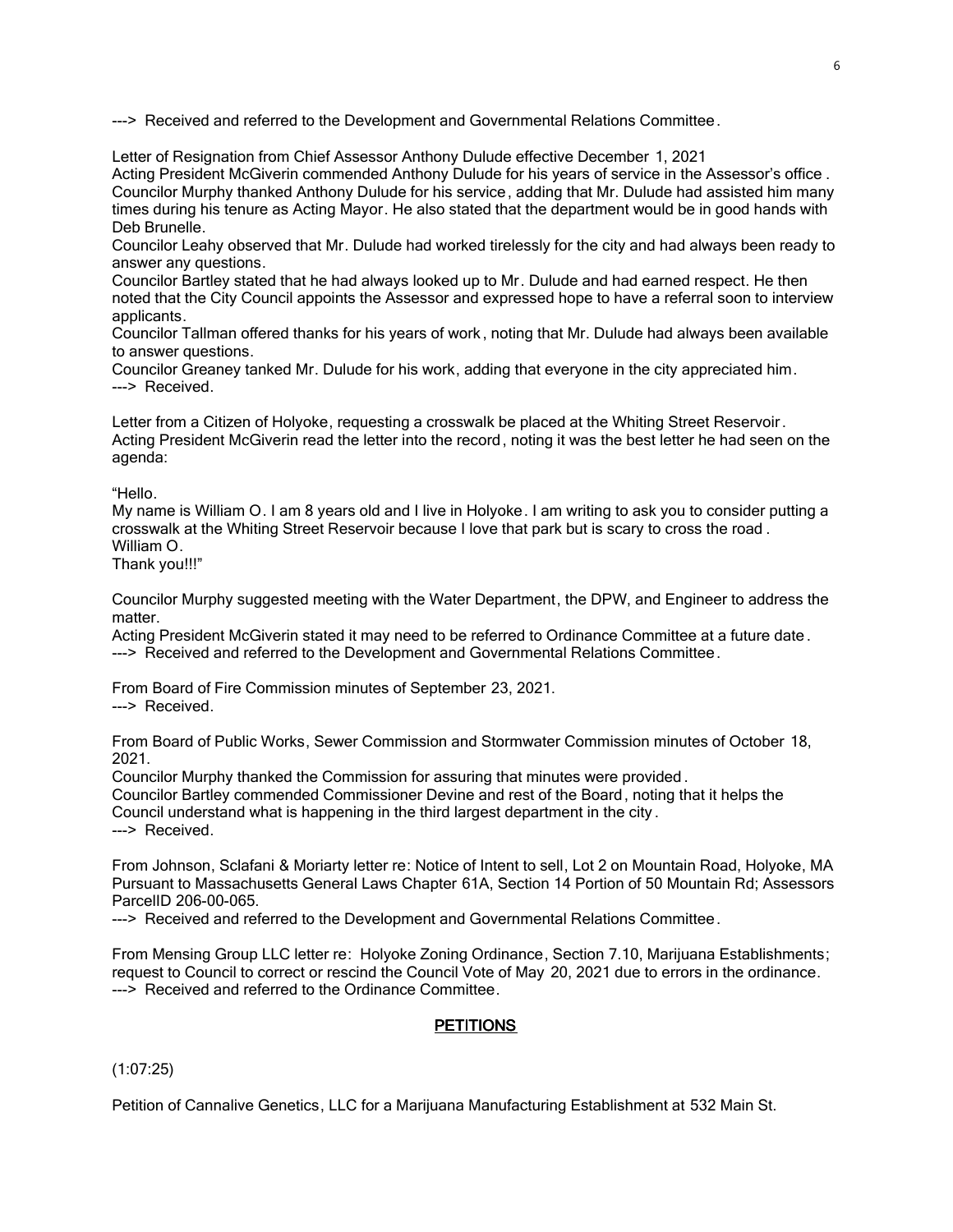---> Received and referred to the Ordinance Committee.

#### PRESIDENT'S REPORT

(1:07:50)

Acting President McGiverin observed that the President's Report was added to the meeting to allow the president to update the body on activities taking place outside the Chambers that members participated in, as well as to provide information on upcoming events.

He stated that the photo session for council members would take place prior to the Council meeting on December 7th.

Councilor Greaney asked for a moment of silence in honor of Mark Chatel's mother .

A moment of silence was observed in honor of Mark Chatel's mother.

Councilor Bartley stated that he had attended the Holyoke High School Hall of Fame banquet. He noted that there had many numerous inductees with participation from many graduates of HHS. He offered congratulations to the inductees. He also acknowledged the hard work of the committee that put on the event.

Councilor Leahy offered his congratulations to the inductees. He also congratulated John Brunelle and the rest of the team that put on the event. He also offered the Holyoke Children's Museum for a successful Fancy Feet event.

Councilor Tallman wished his wife a Happy Birthday .

Councilor Leahy wished his wife a Happy Birthday.

Acting President McGiverin observed that many councilors and Councilor -Elect attended the Veterans Day celebration at the War Memorial the previous Saturday. He stated that the City Council gave proclamations to three award recipients: Veteran of the Year, Edwin Colon; Citizen of the Year, Michael Falcetti; and Public Safety Employee of the Year, Larry Roberson.

# REPORTS OF COMMITTEES

(1:13:30)

The Committee on Ordinance to whom was referred an order that That the City of Holyoke, re-examine the current ordinance which only specifies that the snow and ice shall be removed from the entire width of the sidewalk on all portions of streets on which parking meters are installed but does not state this for residential zones.

Sec. 78-141. - Removal of snow and ice.

(a) No owner or person in control of an estate abutting upon any street, lane, court, or square within the city where there is a sidewalk shall place or suffer to remain for more than 24 hours any snow upon such sidewalk, or any ice upon such sidewalk unless such ice is made even and covered with sand , sawdust, ashes or other suitable material to prevent slipping; nor shall any person place any ice or snow onto other private property or public ways. This section shall apply to snow or ice which may have fallen from any building upon such sidewalk and to snow which may have accumulated upon such sidewalk by drifting , and to ice formed from water running or accumulating upon such sidewalk.

(b) On all portions of streets on which parking meters are installed , all snow and ice shall be removed from the entire width of the sidewalk within eight hours after the cessation of any snowstorm . (Code 1972, § 18-15)

We are currently having issues with the owner of 921 Dwight Street, Holyoke, MA in which he does not abide by the ordinance and when he finally gets to complying he shovels out a 12 inch pad as wide as the shovel in his corner lot located on Linden and Dwight Street. Residents have raised their avid discontent in the matter, the HPD and BOH have tied resources in the matter and as most recent as this last snow storm it appears that the owner is not aware of his property lines and responsibility . See library of images that I am including as an example since the snow season started. Recommended that the order has been adopted.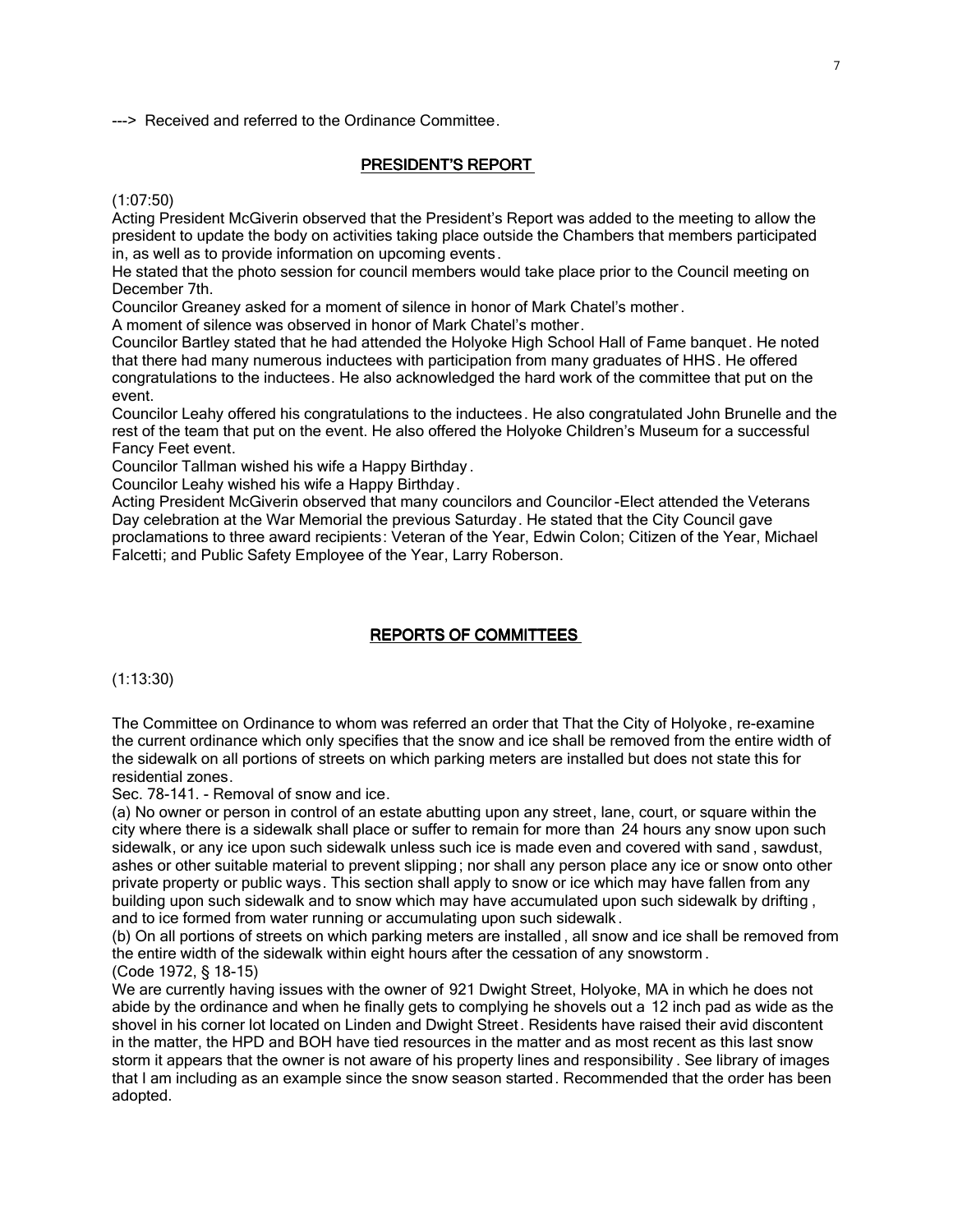# UNDER DISCUSSION:

Councilor Lisi stated that there had been issues with having residents complying with the snow and ice ordinance, noting it had not referred to residential areas specifically , adding that this presented difficulties for police to require residents to clear ice and snow from their area . She stated that the change would give enforcement authority the ability to enforce for residential areas .

Acting President McGiverin stated that the legal form would add a section labeled (c) that would establish a penalty for violations. He added that the Department of Public Works would be responsible for enforcement.

Councilor Greaney asked to clarify that in section (a), it should read as more than 24 hours "from the end of the storm."

Councilor Lisi clarified that the order language was not the legal form , adding a request that Acting President McGiverin check the legal form for section (a).

Councilor Bartley stated that it appeared the order language was the current ordinance and that what was proposed was a new section (b), reading "All snow and ice shall be removed from the entire width of the sidewalk within eight hours after the cessation of any snowstorm ."

Acting President McGiverin clarified that the legal language was striking section (b) and replacing it with new language.

Councilor Bartley observed that the order appeared to be well-intentioned but expressed a desire to hear from the Law Department on case law relative to how long a landlord much remove snow and ice . He stated that the law was settled at 24 hours. He expressed about concern about the consequences of the proposed change, suggesting that it may subvert Supreme Judicial Court precedent.

Councilor Murphy observed that the intent was to assure that the entire width of sidewalks would be cleared. He then noted that the amended part related to areas with parking meters, requiring an 8 hour time limit. He suggested that the Law Department rework to state that all snow and ice shall be removed for the full width within 24 hours for residential areas while keeping the 8 hour language for areas with meters.

Councilor Leahy stated that while he understood the intent, he had concerns about the time to clear sidewalks if snowstorm ended in the morning and someone had to work and would not have time within 8 hours to clear it. He also suggested a need to clarify responsibility for privately owned buildings . He also noted that the city needed to take better care of city owned sidewalks.

Councilor Hernandez stated that the intent of the discussion in the Ordinance Committee was to maintain 24 hours for residential areas. She also stated private landlords needed to be held accountable, noting that access for people with strollers or wheelchairs was impacted . She then asked if the amendment could be made without a need to refer it to the Law Department.

Acting President McGiverin stated that it would depend on the breadth of the changes, noting that the Council needed ordinance changes in legal form before voting on them.

Motion was made and seconded to suspend the necessary rules to allow the Atty Degnan to address the Council.

Atty Degnan stated that she understood the intent was to address section (b) to remove parking meters so that all areas would need to be cleared the entire width. She then recognized the concerns with requiring all areas to be held within 8 hours. She also noted that section (c) was being added to address the lack of a penalty for enforcement. She noted the fines were grounded in state statute.

Councilor Hernandez made a motion to amend 8 hours to 24 hours in section (b). Councilor Vacon seconded the motion.

Councilor Bartley expressed concern that enforcement would be handled by DPW employees . He stated that it should be the responsibility of the police.

Councilor Lisi suggested that it should be referred back to committee , noting that many issues remained to be worked out.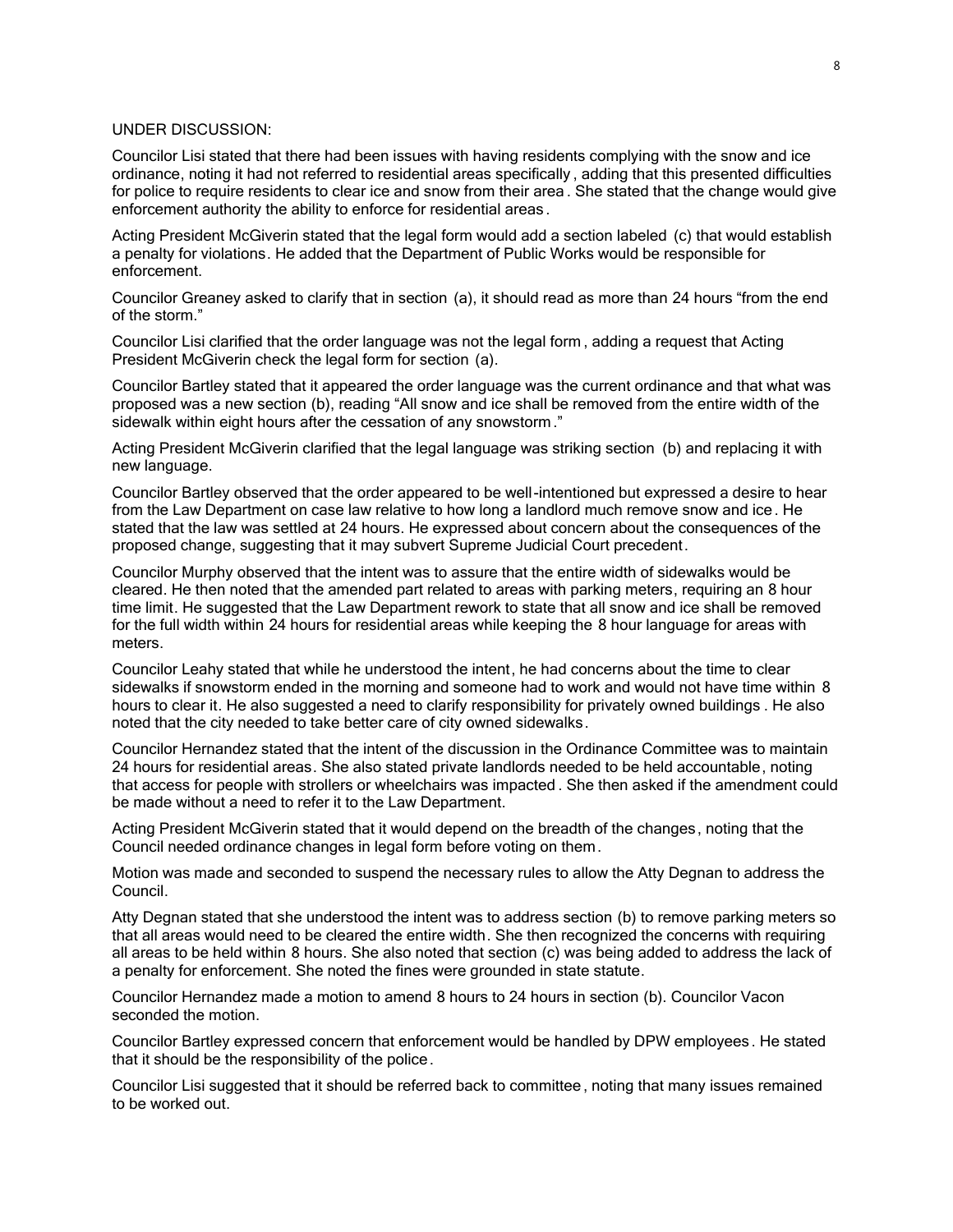The amendment was passed.

Motion was made and seconded to refer back to the Ordinance Committee.

The Committee on Ordinance to whom was referred an order That the City Council review the Fire Department plan review fee for monitored fire alarm systems have considered the same and Recommended that the order has been complied with.

> Committee Members: Rebecca Lisi Juan . Anderson-Burgos Linda L. Vacon Terence Murphy Libby Hernandez

### UNDER DISCUSSION:

Councilor Vacon stated that the Fire Department representatives attended and described police and procedures relative to the review fee, explanations on pricing, and information on compliance increases. She then stated that the policies and procedures continued to be followed.

Councilor Lisi stated that the intent of the order was to understand the assessment of fees, noting that the Fire Department assessed fees in a different way than other departments. She noted that some were by square footage, some by the equipment installed, and others by the size of the building. She expressed a need to avoid creating excessively high fees. She stated a possible intent to file a new order based on a conversation with the Fire Chief.

---> Report of Committee received and recommendation adopted.

The Committee on Ordinance to whom was referred an order Ordered that the city file a home rule petition with Representative Duffy and Senator Velis allowing the Holyoke Police Department the authority to confiscate and destroy illegal dirt-bikes and OHV's similar to the petition filed for Springfield and currently pending in the state legislature.

have considered the same and Recommended that the order has been adopted, as amended, replacing "destroy" with "manage".

> Committee Members: Rebecca Lisi Juan . Anderson-Burgos Linda L. Vacon Terence Murphy Libby Hernandez

#### UNDER DISCUSSION:

Councilor Lisi stated that the order intended to file a home rule petition with the state delegation to mirror Springfield law and be in line with how the state legislature adopted that city's home rule petition . She noted that one major issue discussed in committee was that the language of "destroy" was believed to be excessive. She noted that Atty Bissonnette conveyed that similar sentiments were expressed among the state legislature and that provisions for due process were added, along with describing the role of the confiscating authority.

Councilor Murphy stated that Springfield had passed an ordinance to prohibit gas stations from selling gas to dirt bike operators, noting that the Ordinance Committee had been working on a similar order. He also noted that Chicopee had filed a similar slate of orders. He stated there was an effort to have a regional response to the issue.

---> Report of Committee received and Adopted on a call of the roll of the yeas and nays --Yeas 12--Nays 0--Absent 1 (McGee).

Motion was made and seconded to suspend the necessary rules to take up items 17D and 17E as a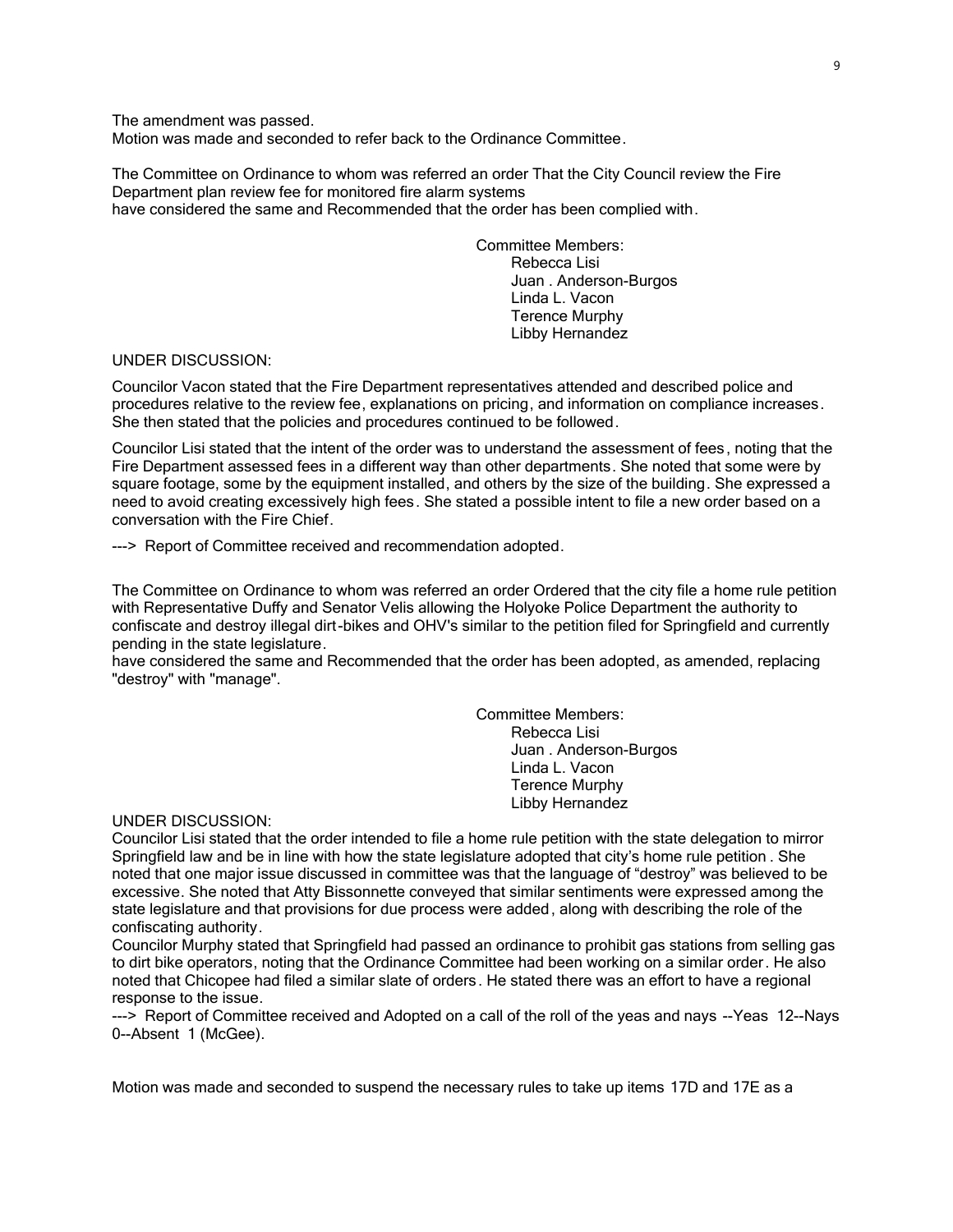package

The Committee on Ordinance to whom was referred an order That a handicap sign be placed in front of 122 Brown Ave. for Norma Rivera.

have considered the same and Recommended that the order has been adopted.

Committee Members: Rebecca Lisi Juan . Anderson-Burgos Linda L. Vacon Terence Murphy Libby Hernandez

---> Report of Committee received and the Ordinance passed its first reading.

The Ordinance passed its second reading.

The Ordinance was passed to be enrolled.

 The Committee has considered the same and find that it is truly and properly enrolled . Report of Enrollment received.

 The Ordinance was passed to be Ordained and Adopted on a call of the roll of the yeas and nays --Yeas 12--Nays 0--Absent 1 (McGee).

The Committee on Ordinance to whom was referred an order That a handicap sign be removed from the front of 580 South Summer St. placard #P03205121 the person has moved. have considered the same and Recommended that the order has been adopted.

> Committee Members: Rebecca Lisi Juan . Anderson-Burgos Linda L. Vacon Terence Murphy Libby Hernandez

UNDER DISCUSSION:

Councilor Lisi stated that the items were straightforward changes to the handicapped parking schedule . ---> Report of Committee received and the Ordinance passed its first reading.

The Ordinance passed its second reading.

The Ordinance was passed to be enrolled.

 The Committee has considered the same and find that it is truly and properly enrolled . Report of Enrollment received.

 The Ordinance was passed to be Ordained and Adopted on a call of the roll of the yeas and nays --Yeas 12--Nays 0--Absent 1 (McGee).

The Committee on Ordinance to whom was referred an order That Chapter 66 "Secondhand Goods," Article II "Junk and secondhand dealers," Section 66-39 "exemptions from article" be amended to add "fabric" after "automobiles."

The purpose of the current ordinance is to prevent the resale of goods such as electronics and other collectables that may be stolen. Secondhand fabric appears to not fit within the spirit of the ordinance and the requirements of the ordinance would present unnecessarily burdensome restrictions on business owners receiving and selling second hand fabric.

have considered the same and Recommended that the order has been adopted.

Committee Members: Rebecca Lisi Juan . Anderson-Burgos Linda L. Vacon Terence Murphy Libby Hernandez

UNDER DISCUSSION: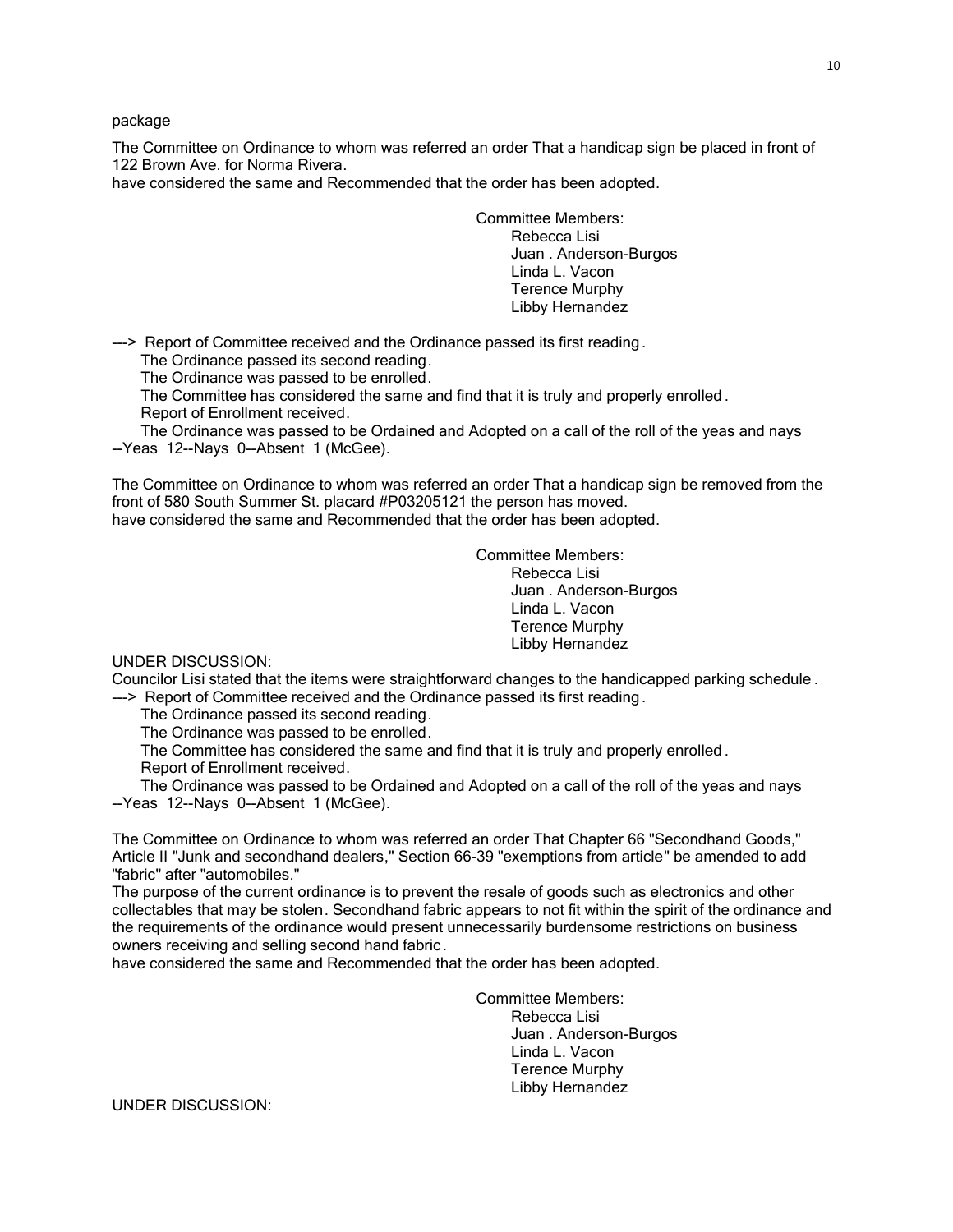Councilor Lisi stated that the ordinance for junk and secondhand dealers had requirements for documenting and keeping a log of those who bring in items to prevent stolen goods from being resold . She stated the intent was to add fabric to the exemptions so that residents seeking to open a business selling secondhand fabric would not be required to maintain records, noting the requirements would be onerous. ---> Report of Committee received and the Ordinance passed its first reading.

The Ordinance passed its second reading.

The Ordinance was passed to be enrolled.

The Committee has considered the same and find that it is truly and properly enrolled .

Report of Enrollment received.

 The Ordinance was passed to be Ordained and Adopted on a call of the roll of the yeas and nays --Yeas 12--Nays 0--Absent 1 (McGee).

The Committee on Ordinance to whom was referred an order that the Ordinance Committee review and look to the change the residency requirement for the DPW Director.

have considered the same and Recommended that the order has been adopted,.

Committee Members: Rebecca Lisi Juan . Anderson-Burgos Linda L. Vacon Terence Murphy Libby Hernandez

UNDER DISCUSSION:

Acting President McGiverin clarified that during the Ordinance Committee discussion , they realized that language in the Charter would need to be amended in order for the change to be allowed. Councilor Lisi stated that the order was to widen the talent pool of potential candidates , noting the difficulties of filling other department head vacancies in the past year . She noted that Massachusetts Municipal Association had recommended relaxing residency requirements for positions in the city .

---> Report of Committee received and the Ordinance passed its first reading.

The Ordinance passed its second reading.

The Ordinance was passed to be enrolled.

 The Committee has considered the same and find that it is truly and properly enrolled . Report of Enrollment received.

 The Ordinance was passed to be Ordained and Adopted on a call of the roll of the yeas and nays --Yeas 9--Nays 3 (Bartley, Greaney, Jr., McGiverin)--Absent 1 (McGee).

Motion was made and seconded to suspend the necessary rules to take up item 22A out of order. The Committee on Charter and Rules to whom was referred an order that the Ordinance Committee review and look to the change the residency requirement for the DPW Director. have considered the same and Awaiting disposition.

> Committee Members: Linda L. Vacon Howard B Greaney, Jr. Todd McGee Linda L. Vacon Rebecca Lisi

# UNDER DISCUSSION:

Acting President McGiverin stated that it did not appear the legal form for the charter change had been received.

Councilor Vacon stated that during the Ordinance Committee discussion , it was determined that it would also require a Charter change. She noted that there had been a recent change to remove the residency requirement for the City Solicitor by amending sections 45 and 46 to add the position to exemptions. She then asked for clarification of the receipt of the legal form.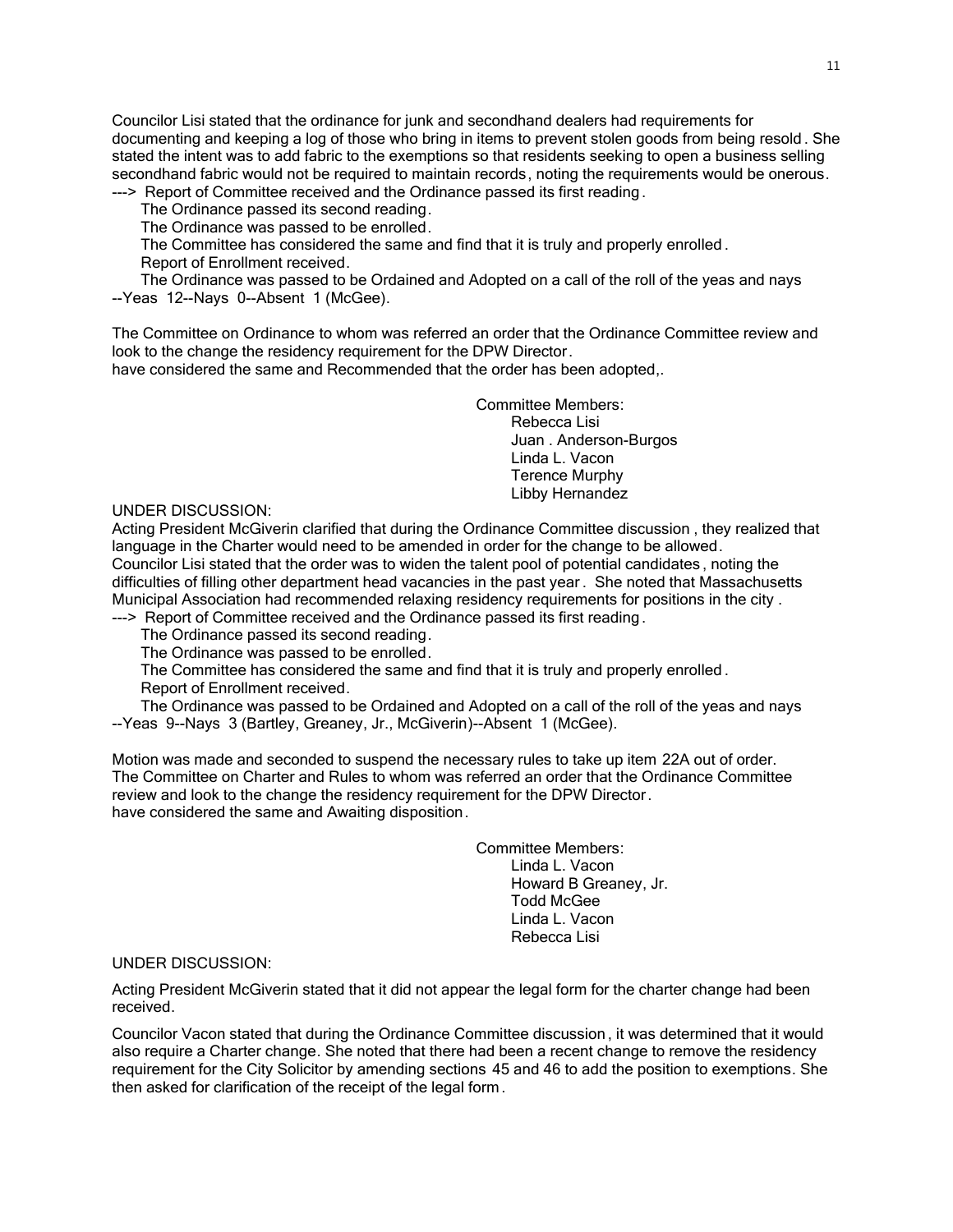Atty Degnan stated that it had been drafted and should have been submitted. She then stated that the home rule petitions for the Solicitor and the DPW Director would likely be handled together by the state legislature, according to Representative Duffy.

Acting President McGiverin clarified that the form had been attached to the form for the ordinance change .

Councilor Greaney asked what would happen if the ordinance was passed but the home rule petition was denied.

Acting President McGiverin stated that the charter trumped the ordinance, noting the agreement with the state legislature is the charter.

Atty Degnan stated that the ordinance language included a section stipulating that the ordinance would take effect upon approval of the corresponding amendment to the charter.

Councilor Bartley expressed his opposition, stating that as one of the three major department heads, the department should maintain a residency requirement.

---> Report of Committee received and Adopted on a call of the roll of the yeas and nays --Yeas 10--Nays 2 (Bartley, McGiverin)--Absent 1 (McGee).

The Committee on Ordinance to whom was referred an order that the ordinances be updated to reflect that Columbus Day will now be referred to as Indigenous Peoples Day.

have considered the same and Recommended that the order has been adopted, as amended by adding ",formerly known as "Columbus Day" at the end..

> Committee Members: Rebecca Lisi Juan . Anderson-Burgos Linda L. Vacon Terence Murphy Libby Hernandez

UNDER DISCUSSION:

Acting President McGiverin expressed his recollection that the matter had been referred to the Law Department for a legal question to be answered. He also noted that the legal form had not been received.

Councilor Lisi expressed her understanding that they should have had legal form , adding that they planned to address legal questions that evening if there were any. She stated the question was whether or not it was a federal holiday. She expressed her understanding that Indigenous Peoples Day had been recognized as a federal holiday, adding that two states recognized it.

Acting President McGiverin reiterated that legal language had not been attached.

Atty Degnan clarified that there had been a proclamation from President Biden stating that Columbus Day should be changed to Indigenous Peoples Day. She then noted that other cities in Massachusetts had changed the holiday by executive order. She suggested that Holyoke could enact the change by executive order.

Councilor Bartley asked if Columbus Day was a federal holiday .

Atty Degnan confirmed that it was.

Acting President McGiverin asked if legal form was available for the ordinance change .

Atty Degnan suggested that ordinance should not pass, reiterating that the change could be done by executive order.

Councilor Lisi stated that the intent was not to overturn Columbus Day but to recognize Indigenous Peoples Day. She then noted that there had been many questions regarding contracts, adding that there had been language clarifying it was formerly known as Columbus Day to respect the language in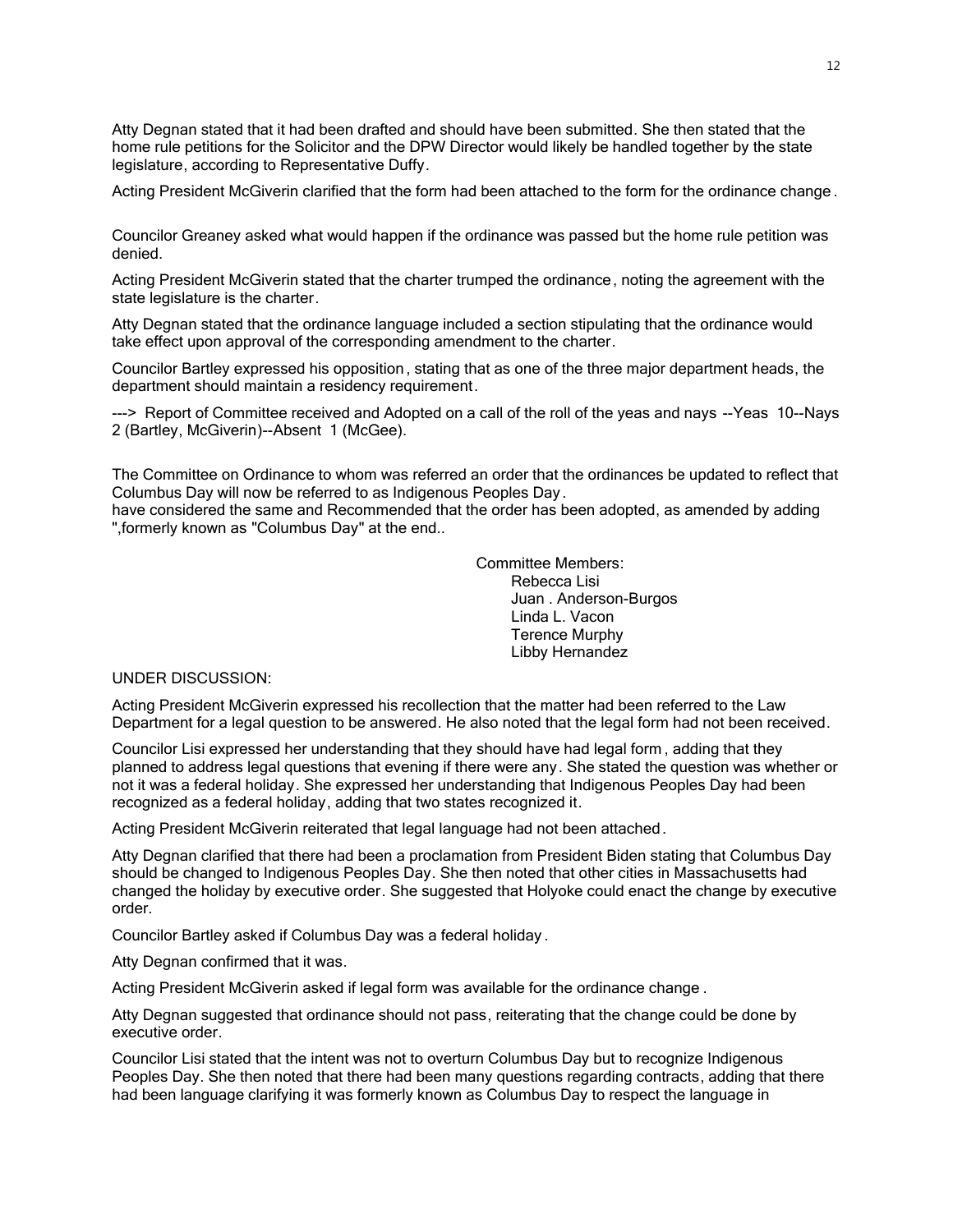contracts. She then noted that until March, there had been an executive order recognizing Indigenous Peoples Day. She also noted there a resolution had been adopted to recognize Indigenous Peoples Day and that advice had come in clarifying that the ordinance had to be changed in order for the day to be recognized as a paid holiday.

Councilor Hernandez noted that it had been the first time a U.S. President had acknowledged the contributions of indigenous peoples. She then suggested that there needed to be more reflection of biases. She noted that the School Department had already recognized Indigenous Peoples Day and had implemented it into the curriculum. She then asked for the same support that had been given to the resolution in June.

Councilor Greaney asked for clarification that the Law Department's position was that the change should be enacted by executive order. He then suggested that if the change passed, it should be by proclamation by the mayor, noting his Puerto Rican heritage.

Councilor Murphy clarified that the executive order rescinded in March had been related to Juneteenth , not Indigenous Peoples Day.

Councilor Vacon stated that while it would be fine to recognize Indigenous Peoples Day , she objected to the erasure of Columbus Day, noting that the holiday was more about exploration than the character of Columbus. She suggested that recognition of many historical figures could be erased based on the same concerns.

Councilor Hernandez emphasized the need to amplify voices. She noted that Columbus Day would remain a federal holiday even if the city adopted Indigenous Peoples Day. She then emphasized that the symbolic resolution had already passed. She the questioned the advice that the matter had to be done by executive order after being advised that it had to be done by ordinance change. She then stated that the effort was not about erasing anyone but about amplifying truth.

Councilor Greaney stated that the land did not belong to anyone but the creator. She also noted that one of the most benevolent and respected organizations in the world was the Knights of Columbus .

Councilor Lisi offered an apology to Councilor Murphy for erroneously stating that Indigenous Peoples Day had been removed by executive order. She also noted that Juneteenth had to be adopted as an ordinance for it to be recognized as a paid holiday by the city . She then suggested that the matter be tabled to receive the legal form. She then emphasized that recognizing Indigenous Peoples Day was to correct erroneous history, noting that Columbus did not discover the land, emphasizing that people had already been here.

Councilor Anderson-Burgos stated that Columbus had discovered opportunity to steal and to kill . He then questioned celebrating Columbus, drawing comparisons to the idea of celebrating Hitler. He then stated that the distinction was that documentation of what Columbus had done was not as easily available due to many years of history since that time.

Atty Degnan expressed her understanding that the legal forms for paid holidays generally as well as for officers had been submitted on September 3rd.

Motion was made and seconded to lay on the table.

---> Report of Committee received and laid on the table.

The Committee on Finance to whom was referred an order that in accordance with M.G.L. Chapter 44 Sec. 53A, the City Council hereby accepts the provisions of the "2021 BJA FY21 EDWARD BYRNE MEMORIAL JUSTICE ASSISTANT GRANT (JAG) PROGRAM-LOCAL SOLICITATION, \$38,060" grant and authorizes the establishment of a Fund or other method appropriate for the accounting of the receipts and expenditures of all resources associated with the administration of said grant .

have considered the same and Awaiting disposition.

Committee Members: Joseph M. McGiverin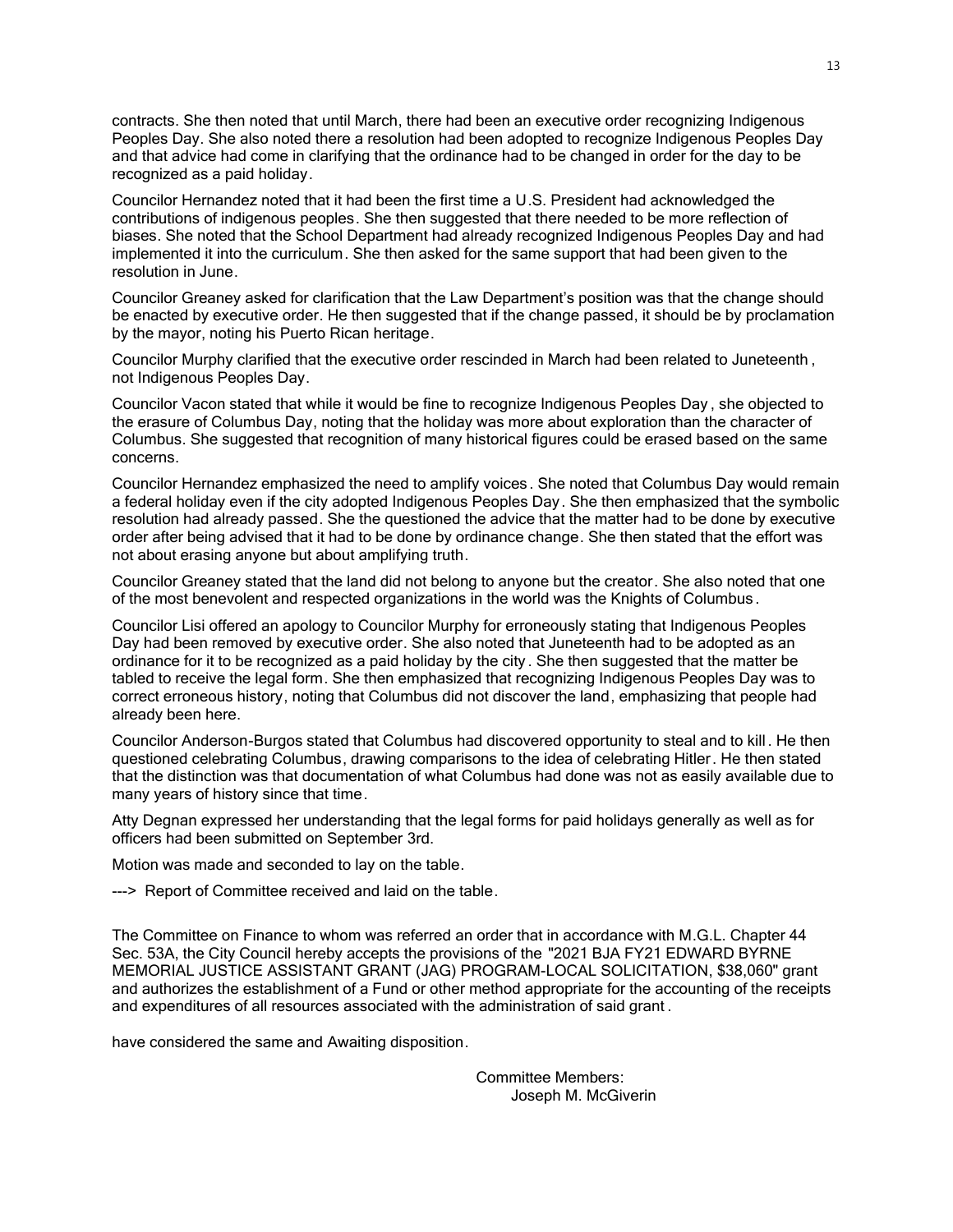Peter R. Tallman Michael J. Sullivan James M. Leahy David K. Bartley

### UNDER DISCUSSION:

Councilor Tallman stated that the grant would cover various equipment items for the Police Department , including mobile cameras, computer towers, laptops, copiers and printers, and batteries. He noted that the reimbursable grant had been received annually. He also noted that they department had improved reporting procedures to avoid losing reimbursement.

Acting President McGiverin stated that nothing had been purchased until the grant was approved

Councilor Bartley asked for more information on the mobile cameras .

Councilor Tallman stated that there would be 3 cameras totaling \$8,500, adding that HG&E would help with the installation on poles and sides of buildings . He also stated that they would be to help with addressing drug trafficking and other issues in the community .

Councilor Bartley asked if they would be recording all the time .

Councilor Tallman confirmed, adding that the recordings were transmitted to the Police Department

Councilor Bartley stated that it had been passed into ordinance an expectation that feedback is received to understand what is received from grants and how the funds are spent. He noted that many grants had led to deficits in past years, noting that many grants had not been administered appropriately in the past.

---> Report of Committee passed two readings and Adopted on a call of the roll of the yeas and nays --Yeas 12--Nays 0--Absent 1 (McGee).

The Committee on Finance to whom was referred an order that the sum of \$770,000 is appropriated to pay the costs of the War Memorial Replacement (\$750,000) and the installation of speed humps within the vicinity of Michigan Avenue(\$20,000) and the payment of all costs incidental and related thereto, and that to meet this appropriation, the Treasurer, with the approval of the Mayor, is authorized to borrow said amount under and pursuant to Chapter 44, Section 7(1)of the General Laws, or pursuant to any other enabling authority, and to issue bonds or notes of the City therefore; that the Mayor is authorized to contract for and expend any state aid available for the project; and that the Mayor is authorized to take any other action necessary or convenient to carry out this project .

Further Ordered: That any premium received by the City upon the sale of any bonds or notes approved by this vote, less any such premium applied to the payment of the costs of issuance of such bonds or notes , may be applied to the payment of costs approved by this vote in accordance with Section 20 of the General Laws, thereby reducing the amount authorized to be borrowed to pay such costs by a like amount.

Further Ordered: That the Treasurer is authorized to file an application to qualify under Chapter 44A of the General Laws any and all of the bonds or notes authorized to be issued pursuant to this Order , and to provide such information and execute such documents as may be required for such purposes .

Further Ordered: That in order to reduce interest costs, the City Treasurer, with the approval of the Mayor, is authorized to refinance any bonds issues pursuant to this Order and in connection therewith , to issue refunding bonds in accordance with Chapter 44, Section 21A of the General Laws.

Further Ordered: That there shall be no change in the purpose of this bond authorization without prior vote of approval by the Holyoke City Council.

have considered the same and Awaiting disposition.

Committee Members: Joseph M. McGiverin Peter R. Tallman Michael J. Sullivan James M. Leahy David K. Bartley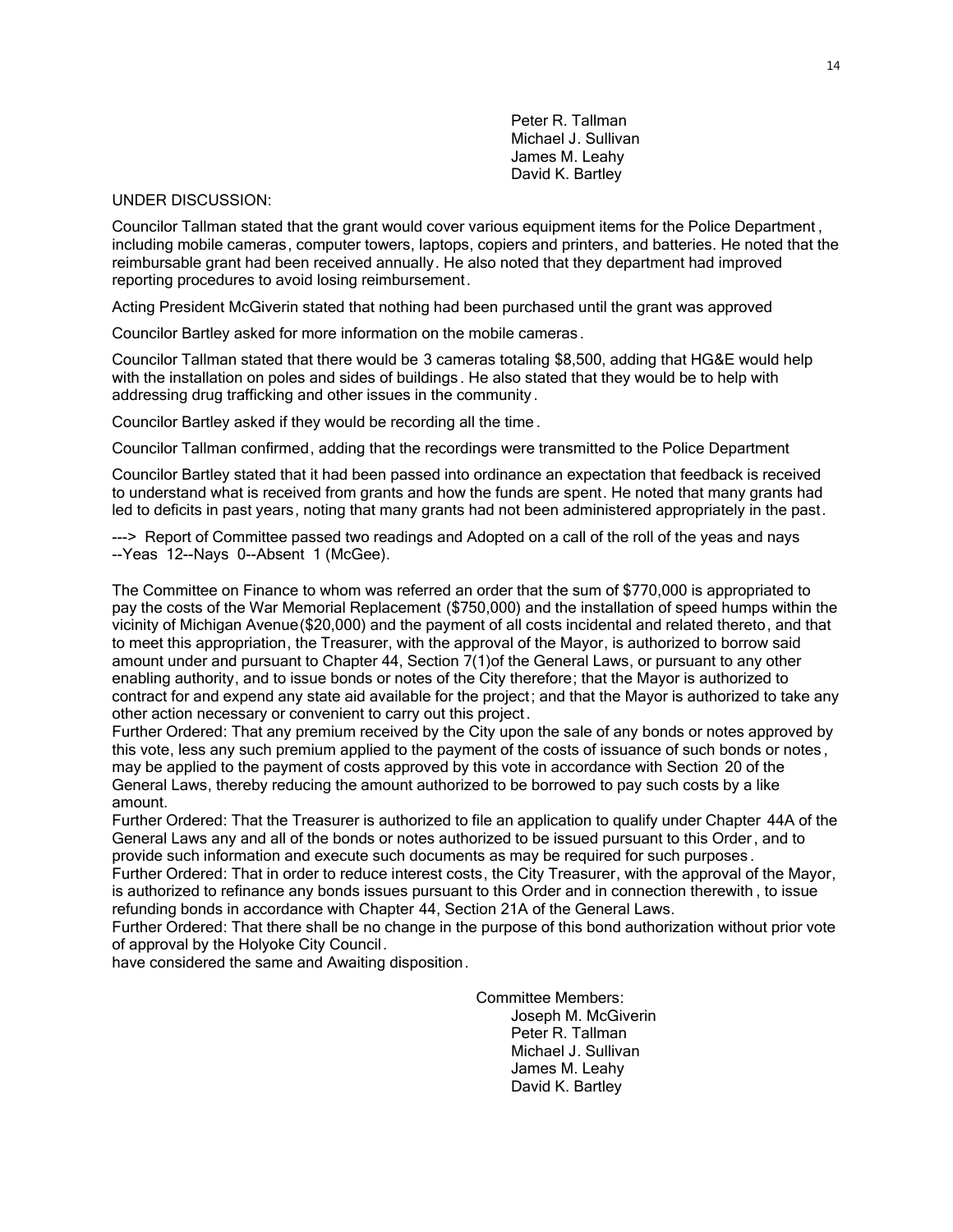# UNDER DISCUSSION:

Acting President McGiverin clarified for the benefit of the councilors -elect that a clause had been added to orders for bonds that there could be no change in the purpose of approved bonds without additional City Council approval.

Councilor Tallman clarified that the order would be for the roof replacement . He observed that the roof was in dire need of replacement, noting that they were regularly emptying buckets during heavy rain . He also stated that the issue had resulted in standing water building up in the basement . He then stated that the plan was to have the work take place the following summer. He emphasized the importance of taking care of the War memorial as a gem of the city.

Councilor Murphy thanked Michael Falcetti, Jesus Pereira, and Chris Sims for bringing these issues to the attention of his office. He also commended City Engineer Bb Peirent for arranging for an estimate from a roofing company. He emphasized that ignoring the issues would result in millions of dollars of extra cost and potential loss of the building.

Councilor Greaney expressed his support for the bond, noting that the War memorial was one of the centerpieces of the downtown area.

Councilor Sullivan urged approval, noting that these leaks will lead to additional damage of many systems of a building if not addressed.

Councilor Bartley offered thanks for funding of the Michigan Avenue speed humps. He also noted that the issues had been ongoing since the summer of the previous year. He then emphasized the value of reading the debt statement provided by the Auditor. He also stated that perimeter and the walls of the building deserved attention for preservation of history. He then noted that the War Memorial Commissioners had an interest in greater use of the building for the community .

Councilor Lisi expressed her support for the funding, noting the vital importance of securing the roof and preserving the history of the building. She then stated that the building should be utilized more, more accessible, and include pursuing potential revenue opportunities.

Councilor Anderson-Burgos expressed support for the bonding. He emphasized that the building honors veterans. He then echoed the concerns of Councilor Sullivan, noting the extra future cost is the repairs were not done soon. He also emphasized the impact on the air quality and health risks associated with standing water and the buildup of mold.

---> Report of Committee passed two readings and Adopted on a call of the roll of the yeas and nays --Yeas 11--Nays 0--Absent 1 (McGee). Councilor Leahy did not vote or participate in discussion on this item.

The Committee on Finance to whom was referred an order that there be and is hereby appropriated by transfer in the fiscal year 2022, ONE HUNDRED SEVENTY FIVE THOUSAND AND 00/100 Dollars (\$175,000) as follows: FROM:

12101-51107 PATROLMEN \$75,000<br>12101-51117 E911 DISPATCHER 100.000 12101-51117 E911 DISPATCHER TOTAL: \$175,000 TO: 12101-51300 OVERTIME \$175,000 TOTAL: \$175,000

have considered the same and Awaiting disposition.

Committee Members: Joseph M. McGiverin Peter R. Tallman Michael J. Sullivan James M. Leahy David K. Bartley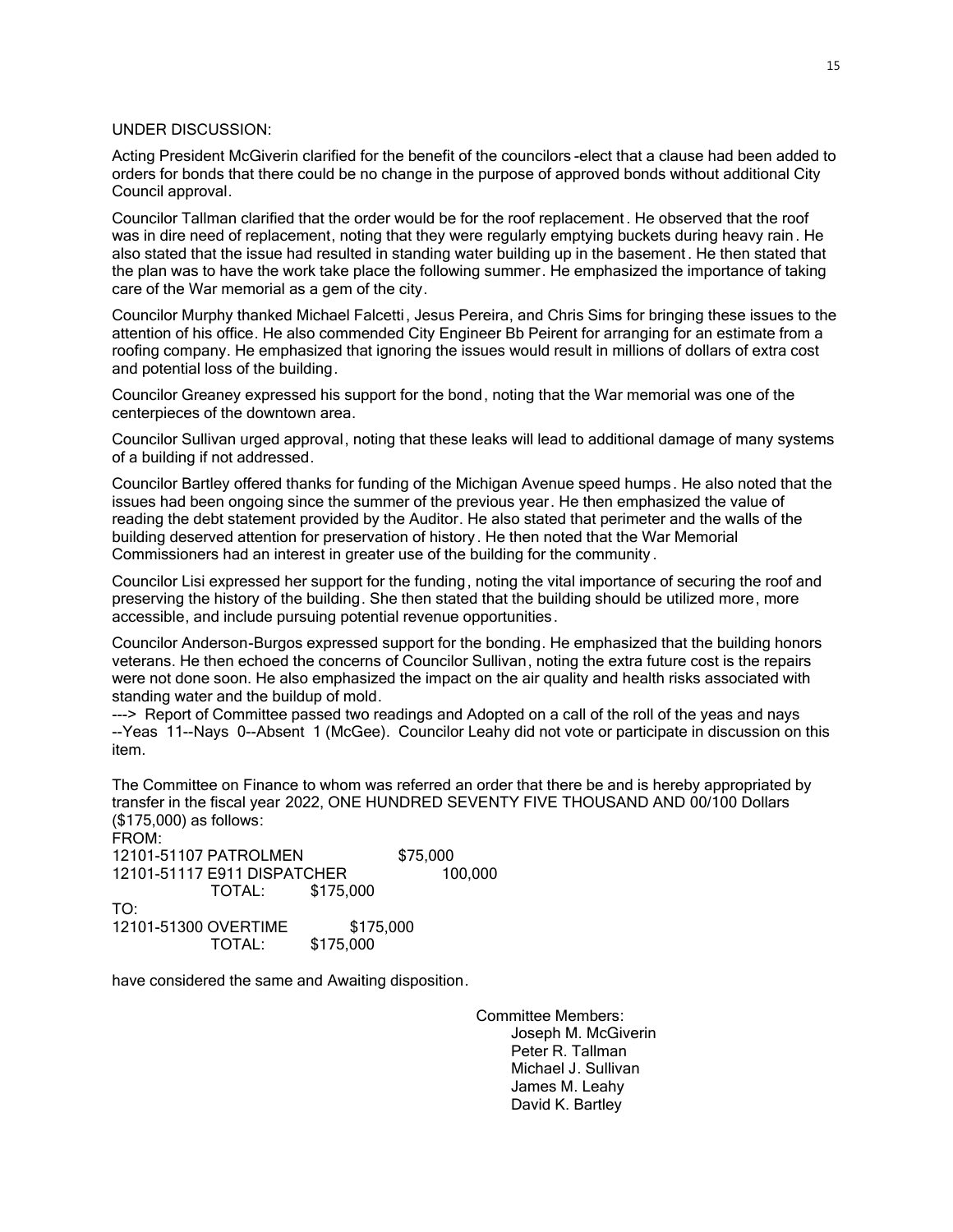### UNDER DISCUSSION:

Councilor Tallman stated that the department had been spending around \$38,000 per pay period for overtime. He then stated that some of the surplus funding in the Patrolmen account was due to vacancies. He also stated that the surplus in the Dispatcher account had been due to dispatchers being covered under grant funding. He also confirmed that there would be enough funds to cover the dispatchers pay through the end of the fiscal year.

Councilor Murphy stated that the amount of the request had been intended to cover the expected needs through January to avoid needing to submit a request right after several new members will have joined the Council. He also noted that the overtime expenses had been down significantly form the same period the previous year.

Acting President McGiverin stated that the department had 89 officers at that time, including 8 at the academy and not available for duty. He also noted that the number of reserves had been unusually low at that time. He suggested that there have been a lack of motivation at the tine to go into this field. ---> Report of Committee passed two readings and Adopted on a call of the roll of the yeas and nays --Yeas 11--Nays 0--Absent 1 (McGee). Councilor Lisi did not vote or participate in discussion on this item.

The Committee on Finance to whom was referred an order that there be and is hereby appropriated by transfer in the fiscal year 2022, THREE THOUSAND AND 00/100 Dollars (\$3,000) as follows: FROM:

12401-51110 PAY-LOCAL BUILDING INSPECTOR \$3,000 TOTAL: \$3,000 TO: 12401-51300 OVERTIME \$3,000 TOTAL: \$3,000

have considered the same and Awaiting disposition.

Committee Members: Joseph M. McGiverin Peter R. Tallman Michael J. Sullivan James M. Leahy David K. Bartley

#### UNDER DISCUSSION:

Councilor Tallman stated that the surplus had been due to a vacancy in one inspector position , adding that the one inspector in the department had needed to perform extra work. He also emphasized that the department had difficulties hiring another inspector due to the salary .

---> Report of Committee passed two readings and Adopted on a call of the roll of the yeas and nays --Yeas 12--Nays 0--Absent 1 (McGee).

The Committee on Finance to whom was referred an order that there be and is hereby appropriated by transfer in the fiscal year 2022, TWENTY ONE THOUSAND SEVEN HUNDRED EIGHTY FIVE AND 00/100 Dollars (\$21,785) as follows:

FROM: 14251-51104 HEAVY MOTOR EQUIPMENT OPERATOR  $$21,785$ <br>TOTAL: \$21.785 TOTAL: TO: 14252-54221 SUPPLIES TRAFFIC LINES \$21,785 TOTAL: \$21,785

have considered the same and Awaiting disposition.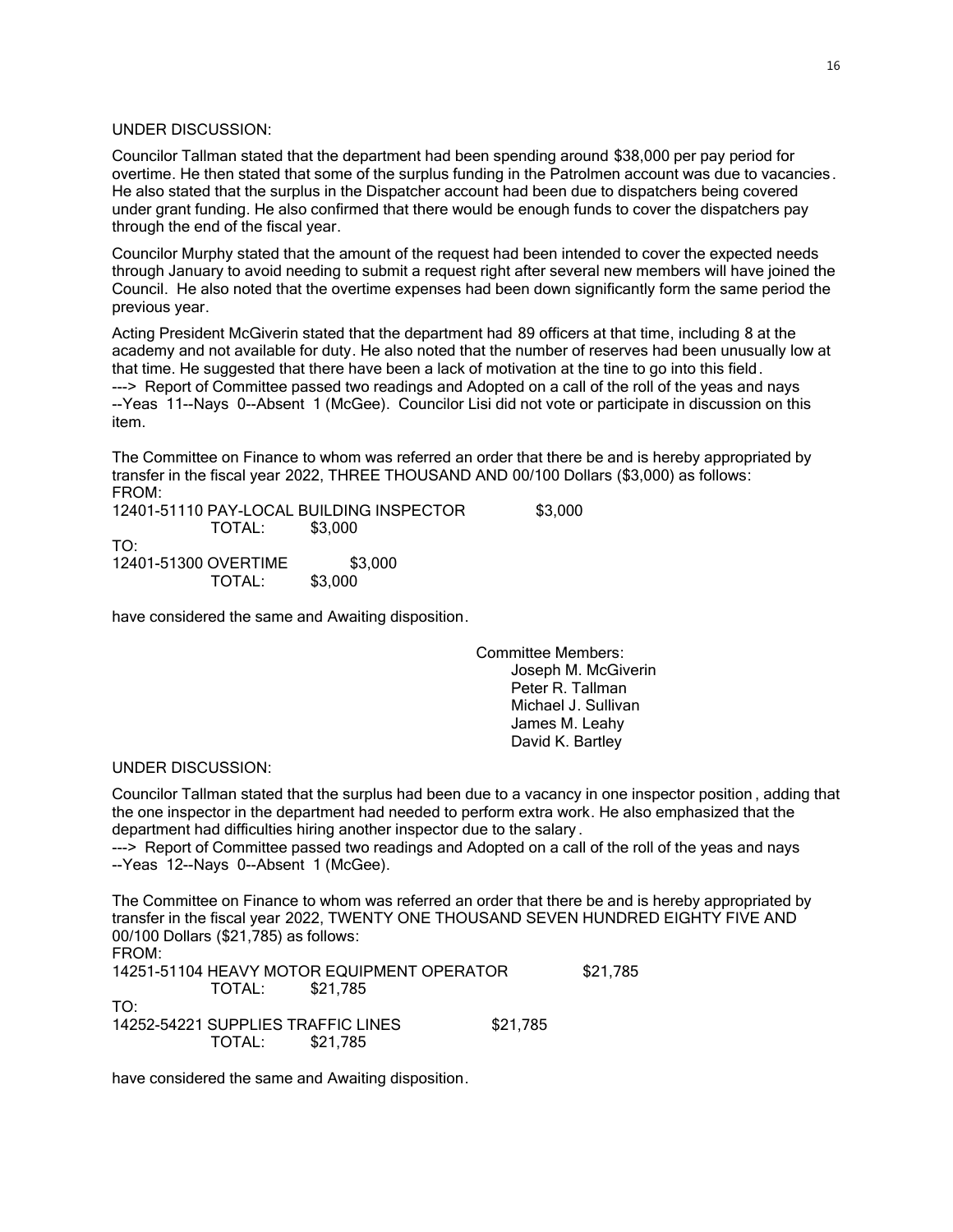Committee Members: Joseph M. McGiverin Peter R. Tallman Michael J. Sullivan James M. Leahy David K. Bartley

#### UNDER DISCUSSION:

Councilor Tallman stated that there were bills to be paid for the paint and other supplies for traffic lines . He also stated that the surplus had been due to there being three vacancies in the department, emphasizing the low salary for the positions. He also stated that there would be continued conversations to repaint lines more on a more regular basis.

Councilor Sullivan emphasized for the benefit of councilors -elect that many salary accounts had surpluses due to not being able to hire for those positions, noting that the city was not competitive with the market. He also emphasized that the contracting out to perform work was resulting in more costly work due to prevailing wage requirements.

Councilor Bartley expressed concern for utilizing salary funds to pay for supplies . He then emphasized that this was not a satisfactory way to manage a budget. He expressed a hope that the new DPW Superintendent still to be hired would have experience with managing a large budget .

Councilor Tallman recalled having a conversation with a DPW worker while picking up trash and recycling, hearing that many in the department had been overworked due to a workforce constantly in transition. He suggested that their work should not be taken for granted. He expressed a hope that the new DPW Superintendent would take god care of their workers,

Councilor Bartley recalled that many departments had been combined under Public Works in the 1990's, and then suggested that the decision be revisited. He suggested that splitting up departments would give them more authority and allow the DPW Superintendent to better direct their focus.

Councilor Murphy stated that he had been in discussions to combine the Parks and Recreation Department with Forestry to have a dedicated service for maintaining parks . He noted that the DPW Superintendent had nine budgets to oversee. He then suggested that regularly having to move funds from one area to anther could often lead to ineffective service. He also offered an update that new wheeled trash barrels would be purchased using ARPA funds, allowing trucks to lift the barrels, likely leading to fewer workers compensation claims.

---> Report of Committee passed two readings and Adopted on a call of the roll of the yeas and nays --Yeas 12--Nays 0--Absent 1 (McGee).

The Committee on Development and Governmental Relations to whom was referred an order Special Permit Application of Peter Rosskothen/Delaney House/Log Cabin at 3 Country Club Rd (226-00-005) to replace the existing double sided billboard facing I -91 with a new double sided 'non-accessory electronic sign" of approximately 672 sq ft, to be mounted on a poll of approximately 40' of height with a "V" shaped structure

have considered the same and Recommended that the order has been adopted with the following conditions:

1. That the height of the sign from the ground to the top of the sign by no greater than 40 feet,

- 2. That the area of the sign be no greater than 672 square feet.
- 3. That the sign is allowed to be digital.

Committee Members: David K. Bartley Michael J. Sullivan Peter R. Tallman Howard B Greaney, Jr. Gladys Lebron-Martinez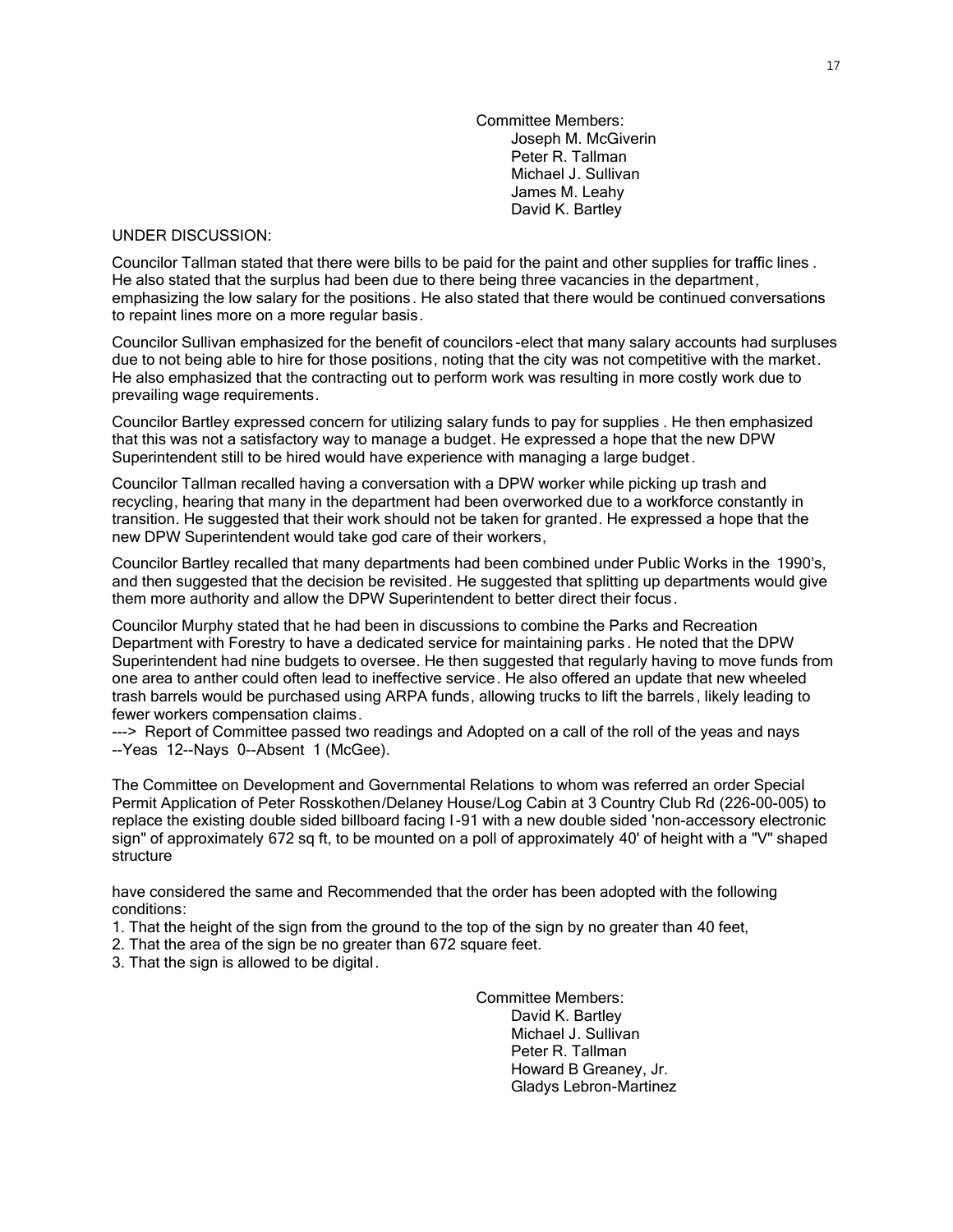---> Report of Committee received and laid on the table.

Councilor Anderson-Burgos informed the Council that he had learned Michael Siciliano had just passed away that evening.

A moment of silence was observed in honor of Mr. Siciliano.

Councilor Anderson-Burgos emphasized the humanity that Mr. Siciliano had illustrated in his interactions with him.

Acting President McGiverin recalled that conversations with Mr . Siciliano were always energized.

Councilor Greaney stated that hearing the news had been crushing, noting that he had known Mr. Siciliano for over 30 years.

# ORDERS AND TRANSFERS

(3:02:20)

Acting President McGiverin stated for the benefit of the Councilor -Elect that no rule barred debate on the items in this section, but that common sense dictated that items planned for referral to committee are better left for debate in committee.

LEAHY Ordered, that the Holyoke City Council give a proclamation to Holyoke Sporting Goods and owner Betsy Frye as recognized by the Commonwealth of Massachusetts that Holyoke Sporting Goods is an outstanding Woman owned small business.

Councilor Bartley asked to be added to the order.

Councilor Leahy offered his congratulations to Ms. Frey for the recognition.

All councilors asked to be added to the order.

Councilor Tallman noted that the last name should read as Frey. ---> Received and adopted.

MCGEE Ordered, that Order that the public safety committee invite in the water dept to discuss and address the water issues on Michelle lane.

---> Received and referred to the Public Safety Committee.

MCGEE Ordered, that Order that the city engineer review and determine if a four way stop sign (s) can be placed at Fairfield and Nonotuck.

---> Received and referred to the Public Safety Committee.

MCGEE Ordered, that Order that the city council appoint a new assessor. ---> Received and referred to the Public Service Committee. Copy to Personnel Department.

MCGEE Ordered, that ORDERED that the City Council amend Ordinance 2-69 by striking section (g) (2) from the ordinance. That section states " No employee of the city shall simultaneously serve on the city council during their time of employment."

Councilor Vacon expressed her understanding that three Councilor-Elect were employees of the city. She then suggested that those three should work on addressing their conflicts prior to being sworn in . She suggested that it was late to seek a change to a local law that was adopted through an override of the previous mayor's veto, noting that the maker of the current order supported the override.

Councilor Lebron-Martinez asked if a stipend received from a city department qualified someone as a city employee. She noted that a previous member of the Council had a role with high school football games .

Acting President McGiverin stated that such persons are considered special employees .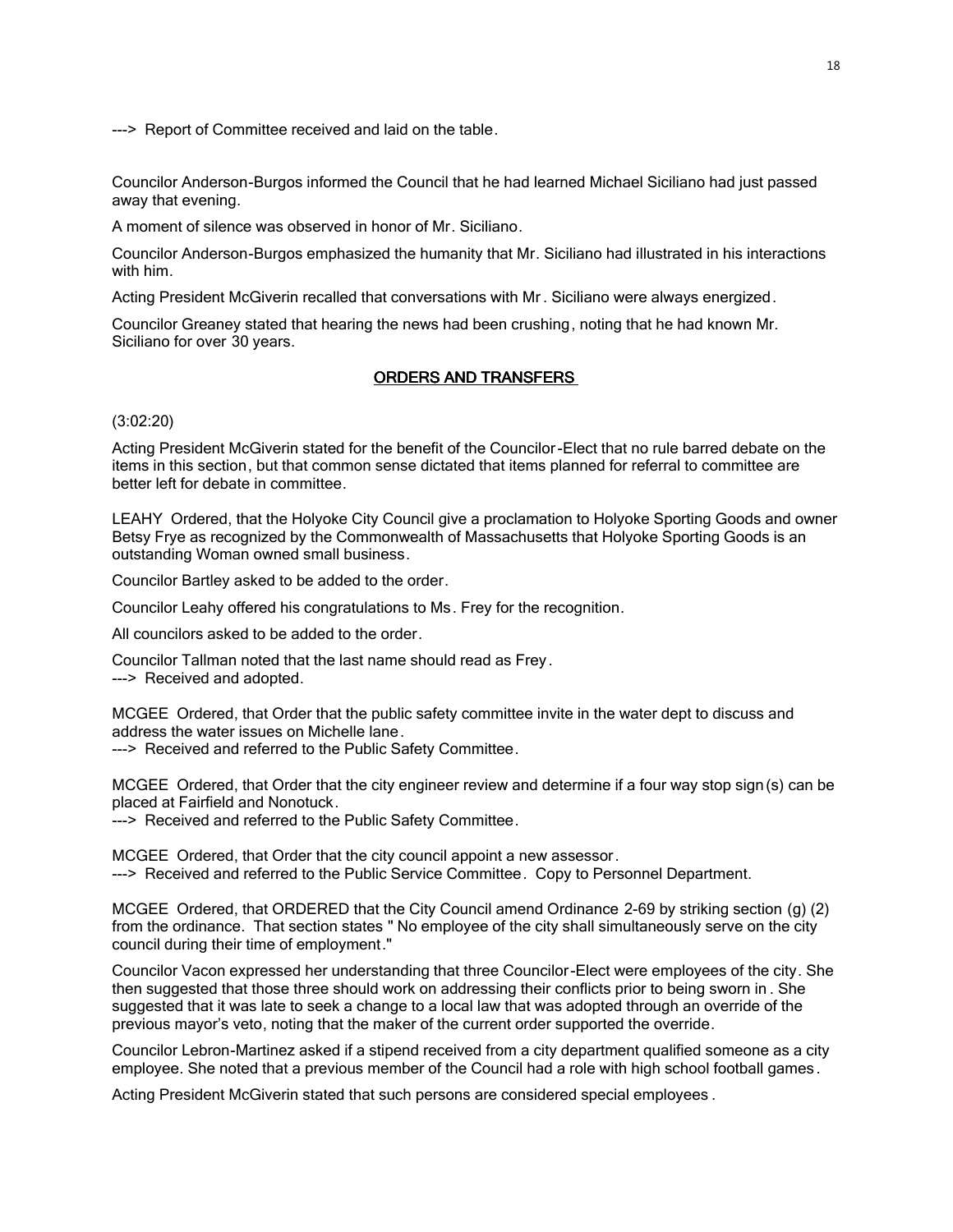Councilor Lebron-Martinez recalled that the person was receiving a stipend while serving on the Council . She suggested that councilors were not getting rich on their Council stipend.

Councilor Greaney stated that the way the proposed ordinance was written made it appear that the Police Chief could serve as a city councilor.

---> Received and referred to the Ordinance Committee.

Motion was made and seconded to suspend the necessary rules to take up items 30, 31 and 33 through 37 as a package.

MCGIVERIN Ordered, that to accept funds from the Holyoke Gas & Electric and to enter into the escrow agreement to pay off their 2012 General Obligation bonds .

To the City Council:

I hereby recommend the passage of the above order at the meeting of your Council to be held Tuesday, November 16, 2021.

Terence Murphy, Mayor ---> Received and referred to the Finance Committee.

MCGIVERIN Ordered, that the amount of NINE THOUSAND SEVEN HUNDRED FIVE AND 00/100 Dollars (\$9,705.00) be authorized from the COMPUTER SERVICES Department's PROFESSIONAL CONSULTING SERVICES (11552-53010), TWENTY THOUSAND FOUR HUNDRED FIFTY SEVEN AND 00/100 Dollars (\$20457) be authorized from the POLICE/FIRE NETWORK ADMINISTRATION (11552-53020) appropriation in fiscal year 2022 for services rendered in fiscal year 2021 which were unencumbered at the 2021 fiscal year end.

To the City Council:

I hereby recommend the passage of the above order at the meeting of your Council to be held Tuesday, November 16, 2021.

Terence Murphy, Mayor ---> Received and referred to the Finance Committee.

MCGIVERIN Ordered, that there be and is hereby appropriated by transfer in the fiscal year 2022, ONE THOUSAND FIVE HUNDRED AND 00/100 Dollars (\$1,500.00) as follows:

| FROM:<br>11611-51103 | <b>PRINCIPAL CLERK</b> | TOTAL: | \$1,500.00<br>\$1,500.00 |
|----------------------|------------------------|--------|--------------------------|
| TO:<br>11611-51300   | <b>OVERTIME</b>        | TOTAL: | \$1,500.00<br>\$1,500.00 |

To the City Council:

I hereby recommend the passage of the above order at the meeting of your Council to be held Tuesday, November 16, 2021.

Terence Murphy, Mayor ---> Received and referred to the Finance Committee.

MCGIVERIN Ordered, that there be and is hereby appropriated by transfer in the fiscal year 2022, ONE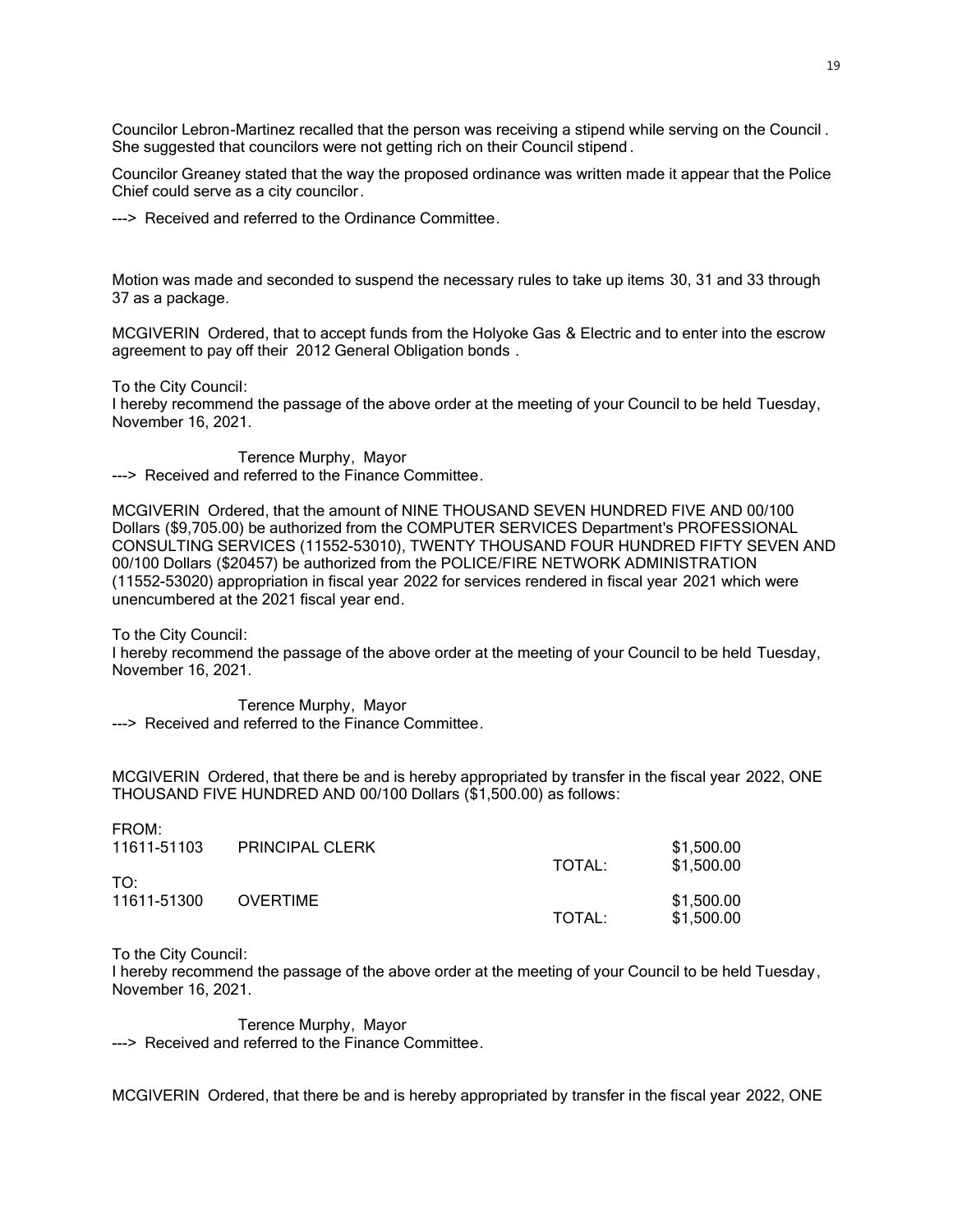THOUSAND FIVE HUNDRED AND 00/100 Dollars (\$1,500.00) as follows:

| FRUM.<br>11611-51103           | <b>PRINCIPAL CLERK</b> | TOTAL: | \$1,500.00<br>\$1,500.00 |
|--------------------------------|------------------------|--------|--------------------------|
| TO <sup>.</sup><br>11611-51300 | <b>OVERTIME</b>        | TOTAL: | \$1,500.00<br>\$1,500.00 |

To the City Council:

FROM:

 $F = 0.11$ 

I hereby recommend the passage of the above order at the meeting of your Council to be held Tuesday, November 16, 2021.

Terence Murphy, Mayor ---> Received and referred to the Finance Committee.

MCGIVERIN Ordered, that there be and is hereby appropriated by transfer in the fiscal year 2022, ELEVEN THOUSAND EIGHT HUNDRED AND 00/100 Dollars (\$11,800.00) as follows:

| <b>FROM:</b><br>14261-51102 | MOTOR EQUIPMENT REPAIRMAN | TOTAL: | \$11,800.00<br>\$11,800.00 |
|-----------------------------|---------------------------|--------|----------------------------|
| TO:<br>14261-51300          | <b>OVERTIME</b>           | TOTAL: | \$11,800.00<br>\$11,800.00 |

To the City Council:

I hereby recommend the passage of the above order at the meeting of your Council to be held Tuesday, November 16, 2021.

Terence Murphy, Mayor ---> Received and referred to the Finance Committee.

MCGIVERIN Ordered, that there be and is hereby appropriated by transfer in the fiscal year 2022, TWENTY SIX THOUSAND FOUR HUNDRED AND 00/100 Dollars (\$26,400.00) as follows:

FROM:

FROM:

| 14301-51102        | <b>HEAVY MOTOR EQUIPMENT OPERATOR</b> | TOTAL: | \$26,400.00<br>\$26,400.00 |
|--------------------|---------------------------------------|--------|----------------------------|
| ⊤∩∙<br>14302-53100 | REFUSE-OTHER SERVICES                 | TOTAL: | \$26,400.00<br>\$26,400.00 |

To the City Council:

I hereby recommend the passage of the above order at the meeting of your Council to be held Tuesday, November 16, 2021.

Terence Murphy, Mayor ---> Received and referred to the Finance Committee.

MCGIVERIN Ordered, that there be and is hereby appropriated by transfer in the fiscal year 2022, ELEVEN THOUSAND TWO HUNDRED AND 00/100 Dollars (\$11,200.00) as follows:

| I I VUIVI.  |                       |        |             |
|-------------|-----------------------|--------|-------------|
| 14251-51105 | POWER SHOVEL OPERATOR |        | \$11,200.00 |
|             |                       | TOTAL. | \$11,200.00 |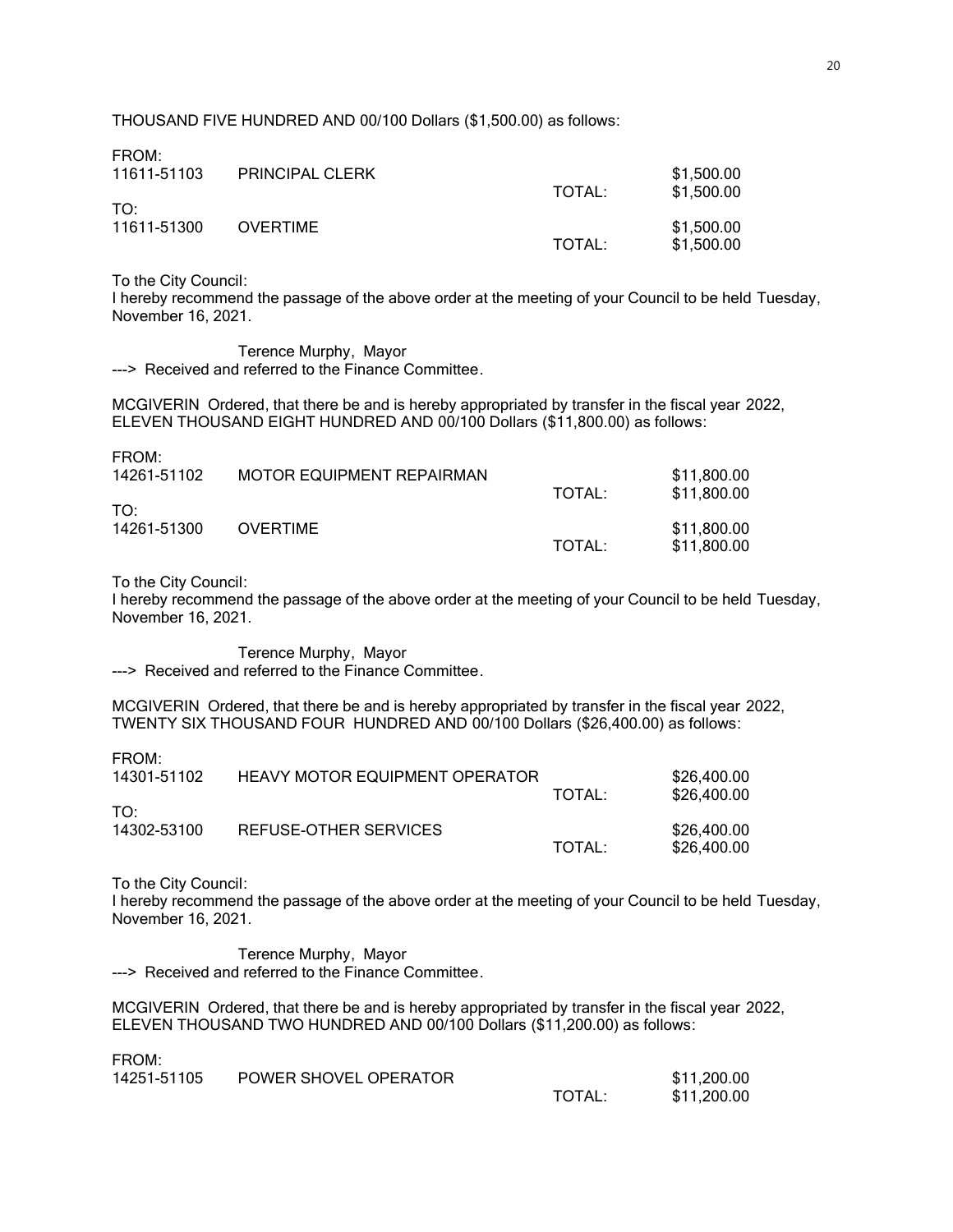| TO:         |                              |        |             |
|-------------|------------------------------|--------|-------------|
| 14251-51106 | PROPERTY MAINT & DEMO WORKER |        | \$11,200.00 |
|             |                              | TOTAL: | \$11,200.00 |

To the City Council:

I hereby recommend the passage of the above order at the meeting of your Council to be held Tuesday, November 16, 2021.

Terence Murphy, Mayor ---> Received and referred to the Finance Committee.

MCGIVERIN Ordered, that there be and is hereby appropriated by transfer in the fiscal year 2022, ONE HUNDRED SEVEN THOUSAND FIVE HUNDRED AND 00/100 Dollars (\$107,500.00) as follows:

|  | w<br>٠ |  |
|--|--------|--|

| <b>HEAVY MOTOR EQUIPMENT OPERATOR</b><br>PARKING CONTROL OFFICER<br>PARKS MAINTENANCE MAN | TOTAL: | \$89,100.00<br>5,000.00<br>13,400.00<br>\$107,500.00 |
|-------------------------------------------------------------------------------------------|--------|------------------------------------------------------|
|                                                                                           |        |                                                      |
| <b>R&amp;M CITY HALL</b>                                                                  |        | \$5,000.00                                           |
| <b>R&amp;M CITY HALL ANNEX</b>                                                            |        | 5,000.00                                             |
| <b>R&amp;M PELLISSIER BLDG</b>                                                            |        | 10,000.00                                            |
| <b>R&amp;M SENIOR CENTER</b>                                                              |        | 10,000.00                                            |
| <b>R&amp;M POLICE</b>                                                                     |        | 10,000.00                                            |
| <b>R&amp;M FIRE STATION NO. 3</b>                                                         |        | 2,500.00                                             |
| REFUSE-OTHER SERVICES                                                                     |        | 65,000.00                                            |
|                                                                                           | TOTAL: | \$107,500.00                                         |
|                                                                                           |        |                                                      |

To the City Council:

I hereby recommend the passage of the above order at the meeting of your Council to be held Tuesday, November 16, 2021.

Terence Murphy, Mayor ---> Received and referred to the Finance Committee.

MCGIVERIN Ordered, that there be and is hereby appropriated by transfer in the fiscal year 2022, FOUR THOUSAND FIVE HUNDRED THREE AND 74/100 Dollars (\$4,503.74) as follows:

| FRUM:<br>12201-51105 | <b>FIREFIGHTER</b> | TOTAL: | \$4,503.74<br>\$4,503.74 |
|----------------------|--------------------|--------|--------------------------|
| T∩∙<br>12201-51180   | INJURED ON DUTY    | TOTAL: | \$4,503.74<br>\$4,503.74 |

To the City Council:

FROM:

I hereby recommend the passage of the above order at the meeting of your Council to be held Tuesday, November 16, 2021.

Terence Murphy, Mayor

---> Passed two readings and Adopted on a call of the roll of the yeas and nays --Yeas 12--Nays 0--Absent 1 (McGee).

MURPHY Ordered, that Ordered, that the handicap sign located at 24 Hampden St be removed. The resident that applied for this has since moved to another location in the city , and has a new application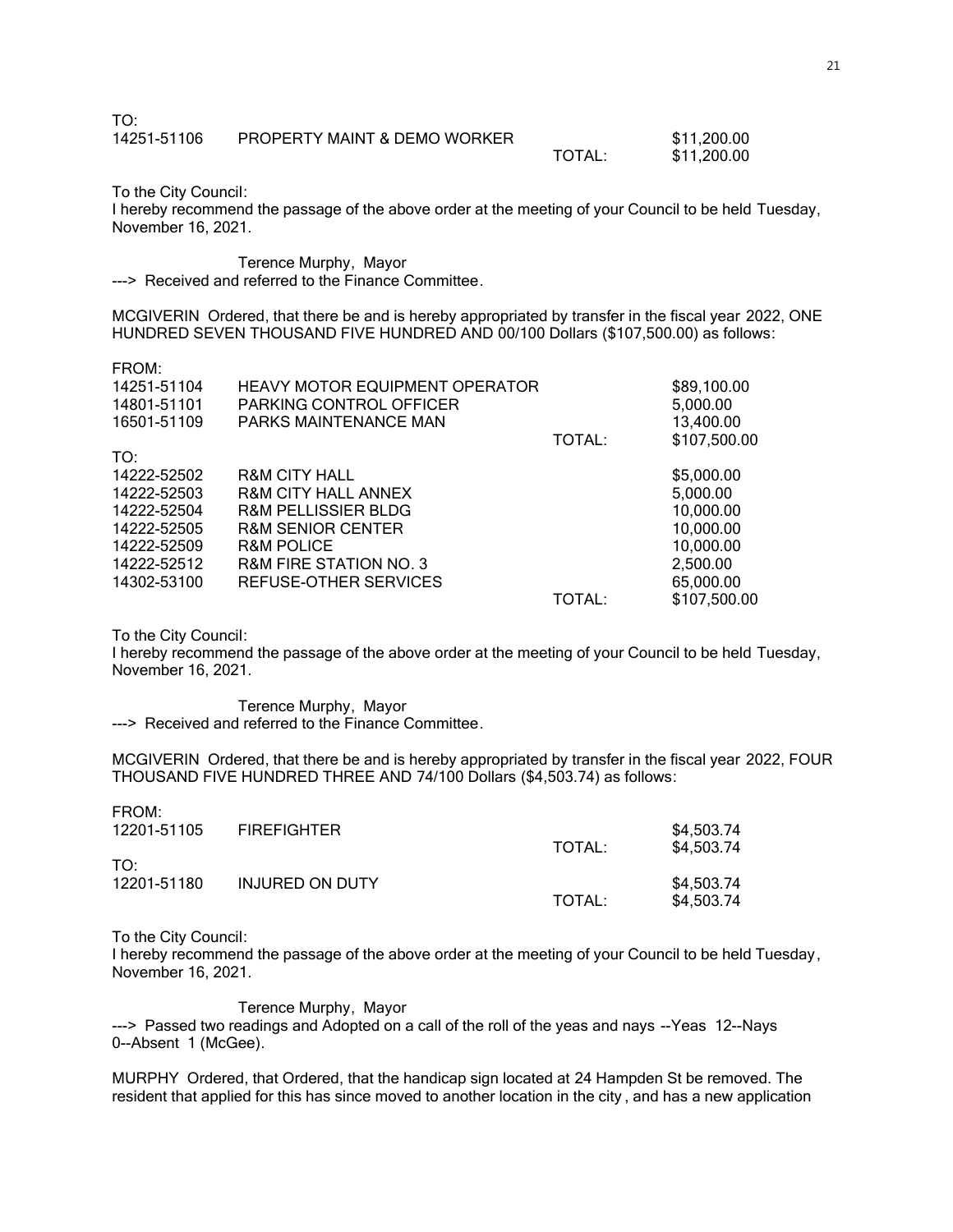pending for the new address.

---> Received and referred to the Ordinance Committee.

VACON Ordered, that That Ciy Councilors will attend City Council and City Council Committee meetings in person. Exceptions can be made for remote attendance by the City Council President and/or Committee Chair as long as the Chair and a quorum is present in person

Councilor Vacon noted that as a nurse, she had engaged in safe practices while working through the pandemic. She stated the intent was to protect those who have concerns and risks while addressing a decline in civility and an increase of instances of disruptions during Zoom meetings . She then objected to assertions that her order was cruel or creating a danger for anyone. She stated her intent was to return to a natural order of business.

Councilor Bartley recalled a situation when his ethics had been attacked several months prior and had not had any members stand up for him. He then expressed his support for Councilor Vacon against personal attacks directed at her. He emphasized that the members of the body needed to do better to prevent and stand up against personal attacks.

---> Received and referred to the Charter and Rules Committee.

ANDERSON-BURGOS Ordered, that Ordered, that the City Engineer work with the Public Safety committee to discuss and attempt to mitigate traffic concerns near the Ridgewood and Summit intersection that are a concern for residents, particularly during the winter months. A constituent stated that with the Community Field gate open where vehicles exit onto Summit and turn onto Ridgewood , visibility going up or down the hill is marginal with the potential of a tragic incident. There was a request to add caution signage or even a stop sign at the exit.

---> Received and referred to the Public Safety Committee. Copy to Auditor.

BARTLEY Ordered, that The City Council review and vote on whether the City Clerk should be appointed as opposed to elected. Refer to Charter and Rules

---> Received and referred to the Charter and Rules Committee.

BARTLEY Ordered, that That a policy be implemented as to if and when any city vehicle , including police cars, may be rented for non-city related business. Refer to Ordinance. ---> Received and referred to the Ordinance Committee.

BARTLEY Ordered, that That the Auditor report to the city council on collection efforts for police detail work. Refer to Finance, copy to Auditor.

---> Received and referred to the Finance Committee. Copy to Auditor.

BARTLEY Ordered, that City Council and the Mayor and the Law Dept review the J & J settlement agreement (see attached) and vote to approve joining as this will provide needed funds to fight the opioid crisis. According to the Attorney General's Office, municipalities that join will receive direct annual payments to expend on municipal abatement strategies developed with input from public health experts , municipal leaders, and families affected by the crisis. FYI: final action must be submitted to the A.G. by January 2, 2022 in order for Holyoke to receive funds.

---> Received and referred to the Finance Committee. Copy to Mayor.

BARTLEY Ordered, that That speed hump be placed on Fenton St. ---> Received and referred to the Ordinance Committee.

BARTLEY Ordered, that That speed humps be placed on Mackintosh Terrace. ---> Received and referred to the Ordinance Committee.

BARTLEY Ordered, that That speed humps be placed on Memorial Dr. ---> Received and referred to the Ordinance Committee.

BARTLEY Ordered, that That a handicap sign be placed in front of 107 Brown Ave for Elizabeth Delgado.